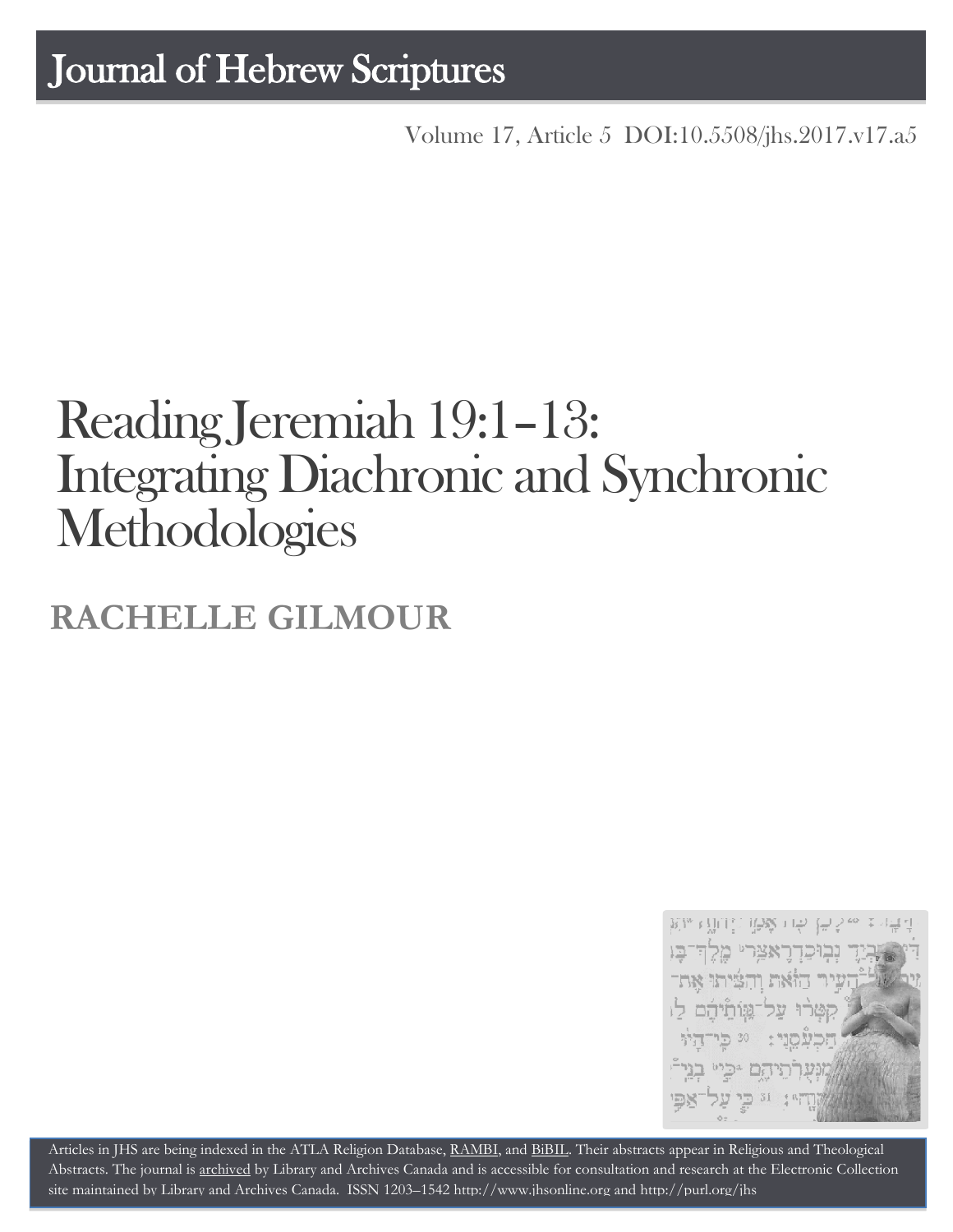### **READING JEREMIAH 19:1–13: INTEGRATING DIACHRONIC AND SYNCHRONIC METHODOLOGIES**

#### RACHELLE GILMOUR

#### THE AUSTRALIAN INSTITUTE OF THEOLOGICAL EDUCATION AND UNIVERSITY OF SYDNEY

The purpose of this article is two-fold. Firstly, it aims towards a reading of the message of Jer 19:1–13. This is a straightforward task, attempted many times in the history of Biblical Studies and Theology. However, this first task will be directed, and its simplicity challenged, by the second task. The second task is that it will investigate a possible method for the integration and interface of source/redaction criticism and a final form literary reading for the meaning of a text. As biblical scholarship has moved beyond the debate of synchronic versus diachronic methodology for reading the Bible, this article proposes a possible approach for using them simultaneously to enrich our understanding of its message.<sup>1</sup>

The catalyst for bringing these two aims together will be the use of the Bakhtinian understanding of dialogic truth. The intention is to offer a reading that no longer needs to be selfconsciously Bakhtinian, but simply presents a compelling method of reading that uses diachronic and synchronic methodologies simultaneously and constructively.

Usually within Biblical Studies, to assert the message of Jer 19:1–13 is to assert an abstract, static idea of its theology. Traditionally within the discipline, the message to the audience of the final form would be investigated but with studies of reception history, other audiences are also important. The meaning and theology we search for is systematic, contributing in a fixed way to the theological framework of the community it was formed for and therefore useful for a system of biblical theology. Mikhail Bakhtin would call this a "monologic" conception of truth, one which can be contained within a single consciousness.<sup>2</sup> By contrast, he describes a "dialogic" conception of truth

<sup>1</sup> See e.g. J.C. de Moor (ed.), *Synchronic or Diachronic? A Debate on Method in Old Testament Exegesis* (OTS, 34; Leiden: Brill, 1995). Twenty years later, the approaches are usually allowed to lie side by side, and with most major commentaries acknowledging the need for attention to both.

<sup>2</sup> See e.g. M. Bakhtin, *Problems of Dostoevsky's Poetics*, trans. C. Emerson (Minneapolis, MN: University of Minnesota Press, 1984),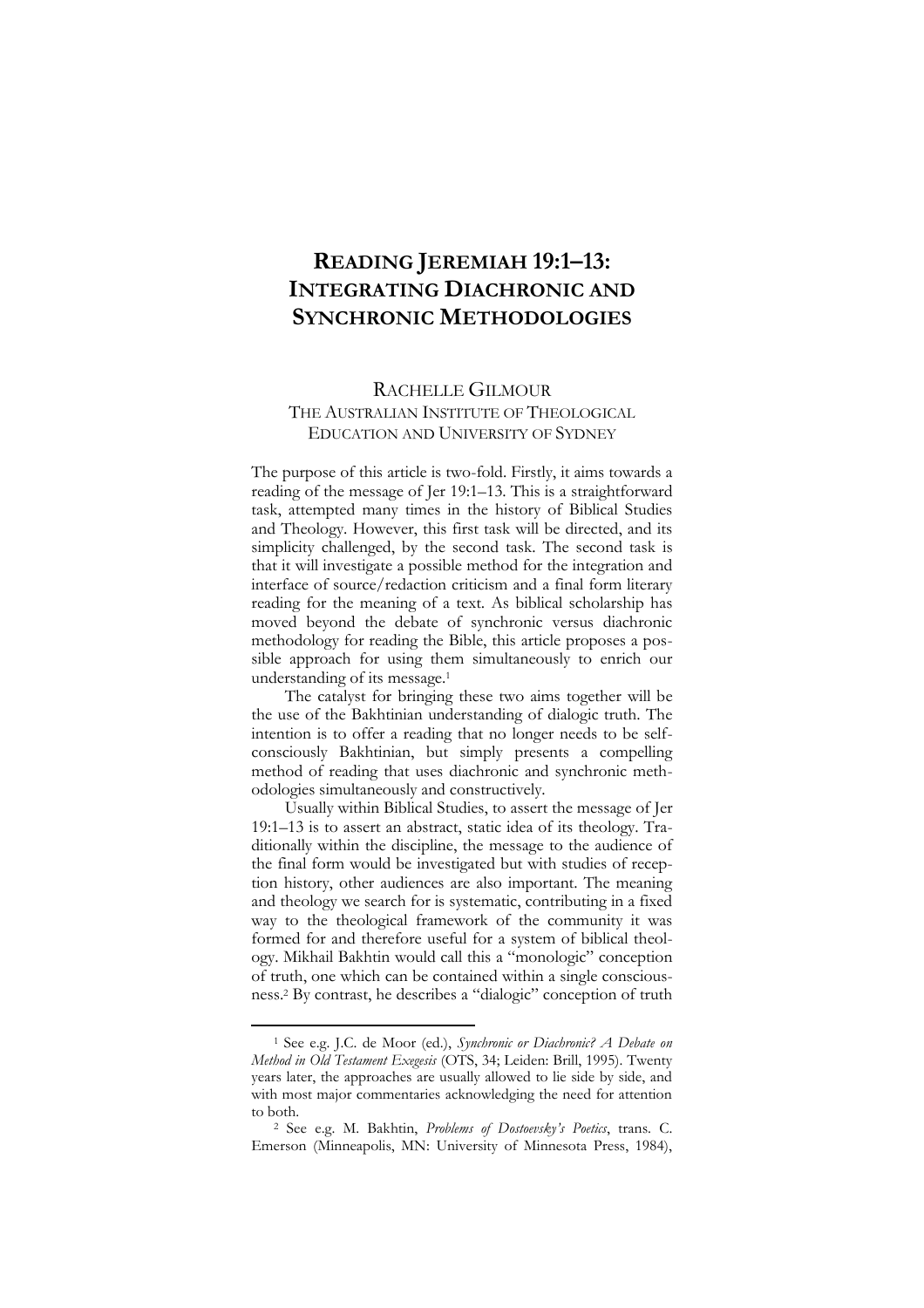in response to his reading of Dostoevsky's novels. This concept of truth is embodied in a plurality of consciousness, or what might be called a conversation of voices in a text.<sup>3</sup>

Dialogic truth is not fixed, nor is it abstract. Instead it is embodied in unmerged voices in dialogue with one another. Dialogic truth stems from the realisation that all points of view are relative to each other, an idea inspired and illustrated in Bakhtin's writings by Einstein's theory of relativity.<sup>4</sup> Therefore, in dialogism, meaning is always in production because there is no single point against which everything can be understood. <sup>5</sup> The text has meaning in dialogue with past texts and voices as well as present and future ones.<sup>6</sup> Flowing from this, this type of truth is not a system because it cannot be contained in a single consciousness. Rather Bakhtin calls it an "event," <sup>7</sup> which is the simultaneous existence of human orientations and voices. It is this event, or simultaneous existence, which gives the truth unity, not the fact that it can be made propositional.

Although this idea of truth may seem counter-productive to the usual purpose of reading the biblical text, the usefulness of challenging a monologic concept of truth for biblical theology was articulated twenty years ago in an article by Carol A. Newsom, "Bakhtin, the Bible and the Dialogic truth."<sup>8</sup> In this

<sup>4</sup> We all occupy a different "time/space" and so meaning comes about from two bodies occupying simultaneous but different time/space. This time/space is called the *chronotope* by Bakhtin and is explored most fully in English translation in M. Bakhtin, "Forms of Time and the Chronotope in the Novel," in idem, *Dialogic Imagination*, 84–258. For a more accessible explanation of the chronotope, see Holquist, *Dialogism*, 107–48 and on relativity and Einstein, see ibid., 158–62.

<sup>5</sup> See Holquist, *Dialogism*, 141.

<sup>7</sup> See for example Bakhtin, *Dialogic Imagination*, 330–31. For an explanation of his understanding of "event" as found throughout his writings, see Holquist, *Dialogism*, 23–25.

<sup>8</sup> C.A. Newsom, "Bakhtin, the Bible, and Dialogic truth," *JR* 76

<sup>-</sup>79–85.

<sup>3</sup> For Bakhtin's work on dialogism, see particularly Bakhtin, *Problems*; the essays contained in M. Bakhtin, *Dialogic Imagination: Four Essays*, trans. M. Holquist (Austin, TX: University of Texas Press, 1981). For example, he describes Dostoevsky's novels as "a plurality of independent and unmerged voices and consciousnesses, a genuine polyphony of fully valid voices" (*Problems,* 6). Two excellent studies on Bakhtin's dialogism are G.S. Morson and C. Emerson, *Mikhail Bakhtin: Creation of a Prosaics* (Stanford, CA: Stanford University Press, 1990) and M. Holquist, *Dialogism: Bakhtin and His World*, 2nd ed. (London: Routledge, 1990).

<sup>6</sup> M. Bakhtin, "Discourse in the Novel," in idem, *Dialogic Imagination*, 276–77: "The living utterance, having taken meaning and shape at a particular historical moment in a socially specific environment, cannot fail to brush against thousands of living dialogic threads, woven by socio-ideological consciousness around the given object of an utterance; it cannot fail to become an active participant in social dialogue. After all, the utterance arises out of this dialogue as a continuation of it and as a rejoinder to it—it does not approach the object from the sidelines."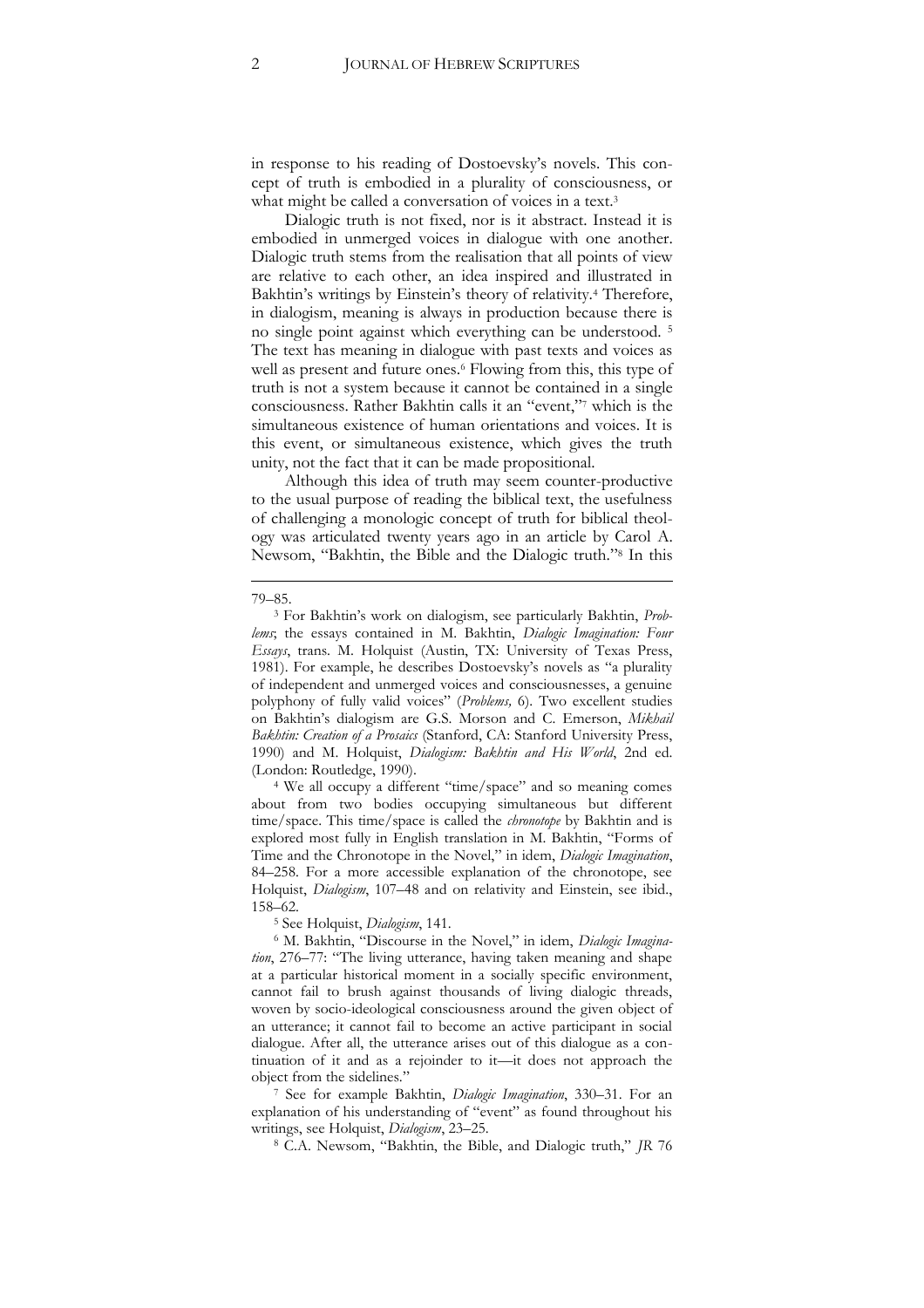article Newsom describes Bakhtin's dialogism and its advantages for drawing theology out of composite and diverse texts of the Hebrew Bible. She confronts the divide between theologians searching for systematisation, and the particularity and variety of biblical texts. Since then, many biblical scholars, including Newsom, have used Bakhtin profitably to analyse biblical texts. For example, Bakhtin's work has been used to examine multiple viewpoints in the final form of the text and to consider genres in the biblical texts as unfinalizable and always relative to other texts.<sup>9</sup>

Furthermore, as Christl M. Maier and Robert P. Carroll have each argued, this recognition of multiple voices within the text is significant for hermeneutics. Post-modern interpretation of biblical texts is becoming increasingly multi-voiced. Therefore, attention to the multiple voices within a text, particularly such a composite text as Jeremiah, is crucial for generating a multiplicity of readings.<sup>10</sup>

Rather than arguing or explaining afresh the concept of dialogism, this article will explore another opening for this concept in our reading of biblical texts. It will be applied to the ongoing quest to integrate source and redaction criticism with literary readings of a text meaningfully and profitably.

If all meaning is relative to other perspectives, then the meaning of a text when it has been redacted will be in dialogue with the earlier version or tradition that has been expanded. In other words, even though these earlier traditions may have been re-interpreted, their voices are not lost because the new text, by the very nature of it existing relative to the earlier text,

-

<sup>10</sup> C.M. Maier, "After the 'One-Man Show': Multi-Authored and Multi-Voiced Commentary Writing," in C.J. Sharp and C.M. Maier (eds.), *Power and Prophecy: Jeremiah in Feminist and Postcolonial Perspective*  (London: Bloomsbury, 2014), 72–85; R.P. Carroll, "The Book of J: Intertextuality and Ideological Criticism," in A.R. Diamond, K.M. O'Connor, and L. Stulman (eds.), *Troubling Jeremiah* (JSOTSup, 260; Sheffield: Sheffield Academic, 1999), 220–43.

<sup>(1996), 290</sup>–306.

<sup>9</sup> Notably, see B. Green, *Mikhail Bakhtin and biblical Scholarship: An Introduction* (Atlanta, GA: Society of Biblical Literature, 2000); idem, *How Are the Mighty Fallen? A Dialogical Study of King Saul in 1 Samuel*  (JSOTSup, 365; Sheffield: Sheffield Academic, 2003); R. Polzin, *Moses and the Deuteronomist: A Literary Study of the Deuteronomic History. Part One: Deuteronomy, Joshua, Judges* (New York, NY: Seabury, 1980) and his following studies on the Deuteronomistic history. Other examples are K.M. Craig, *Reading Esther: A Case for the Literary Carnivalesque*  (Louisville, KY: Westminster John Knox, 1995); W.L. Reed, *Dialogues of the Word: The Bible as Literature According to Bakhtin* (New York, NY: Oxford University Press, 1993); C.A. Newsom, *The Book of Job: A Contest of Moral Imaginations* (Oxford: Oxford University Press, 2003); I. Pardes, *Countertraditions in the Bible: A Feminist Approach* (Cambridge, MA: Harvard University Press, 1992); C. Mitchell, <sup>te</sup>The Dialogism of Chronicles," in M.P. Graham and S.L. McKenzie (eds.), *The Chronicler as Author: Studies in Text and Texture* (JSOTSup, 263; Sheffield: Sheffield Academic, 1999), 311–26; R. Boer (ed.), *Bakhtin and Genre Theory in Biblical Studies* (Atlanta, GA: Society of Biblical Literature, 2007).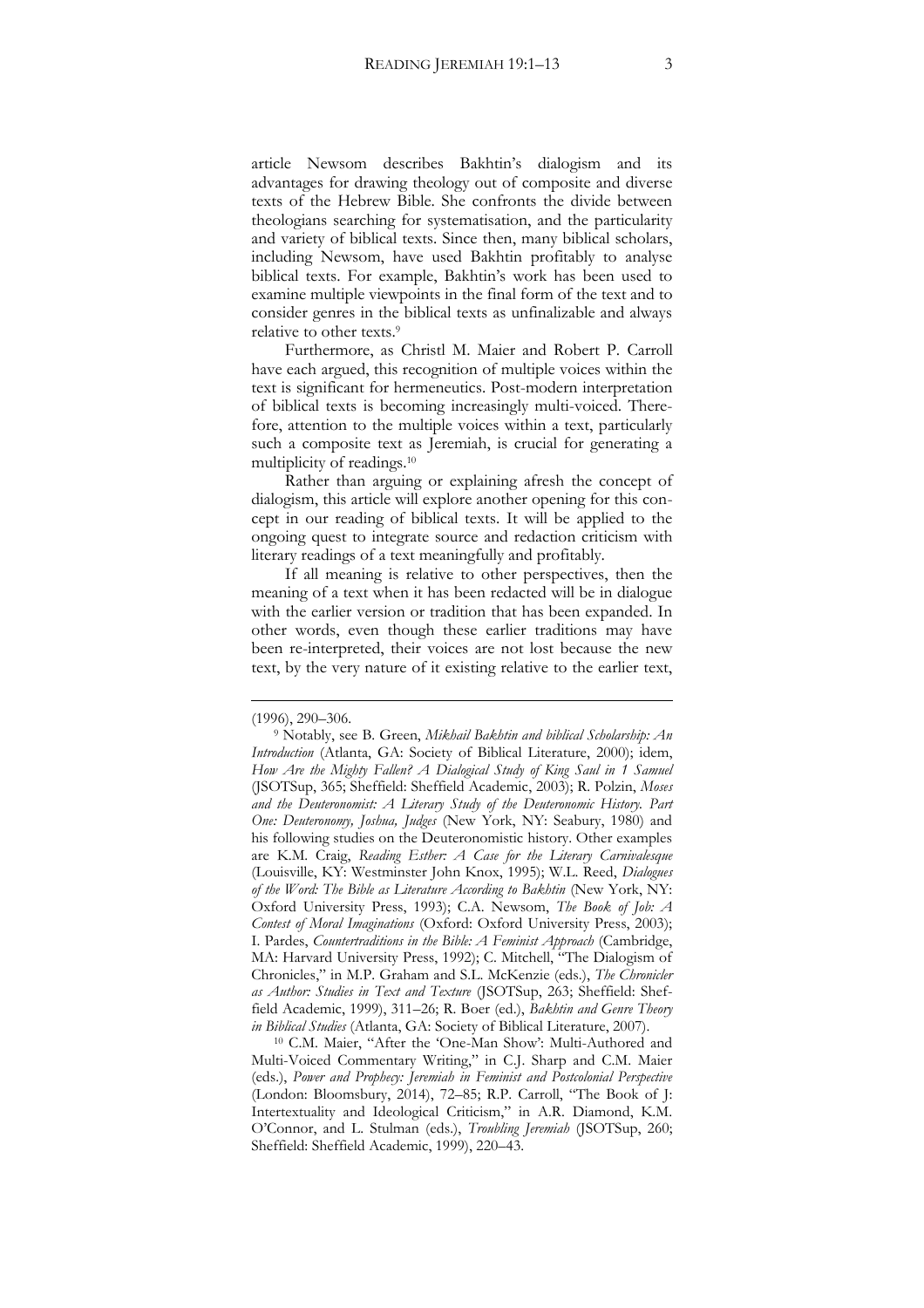has a meaning that answers and responds to it. In practical terms, after establishing that truth cannot be reduced to propositions, we suggest that the final form of the text is best read not only in its current state, but as the result of a history of production, including authoring and redacting. Although this diachronic view does not take in all the voices and consciousness relative to which the text before us was produced, it offers an important glimpse into one line of this conversation.

Therefore, this article will read the text of Jer 19:1–13 as the succession and dialogue of voices that respond to one another, and these will be accessed through source and redaction criticism.<sup>11</sup> This process of expansions of a prophetic text responding to earlier material has been investigated notably by Odil H. Steck and Reinhard G. Kratz. In Steck's formulation, he proposes that prophetic material was reshaped for new perspectives and that successive redactions bestowed meaning.<sup>12</sup> However, Steck maintains that these redactions are directed towards a unity in a new context. He suggests that there is "a higher unity of older, revised material and the contemporary, revising material in the presentation and arrangement of the whole (!) text flow."<sup>13</sup> Kratz refers to the process of reworking and gradual supplementation of material as *Fortschreibung*. This is a process of interpretation and actualisation where the redaction makes explicit what was already found by the interpreter in the prophetic text. He writes, "The inspiration of the prophet and his interpretation are inseparable." <sup>14</sup> The study here builds upon these approaches, but by using Bakhtinian dialogism, the necessity of a final unity can be avoided. When the earlier material is redacted, it is not only re-interpreted bringing new meaning, the former meaning remains as a voice in the text in dialogue with the reinterpretation.

There are three main reasons for considering this alternative to the final form as a monologic text that has successfully overpowered the earlier voices. Firstly, Bakhtin suggests that the idea of monologic texts is the project of the enlighten-

<sup>&</sup>lt;sup>11</sup> Although note that the sources and redactional material may also be dialogic if we take the concept of dialogism seriously. This highlights a certain problem that much of source and redaction criticism is based on the assumption of monologic texts. It proposes that a single author of the Bible could not be like Dostoevsky and could not include more than one perspective without mediating between them. Nevertheless, I believe source and redaction criticism are more sophisticated than this, based also upon the use of words, choice of vocabulary, and particularly in the case of Jeremiah, text critical evidence.

<sup>12</sup> See O.H. Steck, *The Prophetic Books and their Theological Witness. Part One*, trans. J.D. Nogalski (Saint Louis, MO: Chalice, 2000), 94, 107.

<sup>13</sup> Steck, *Prophetic Books*, 105.

<sup>14</sup> R.G. Kratz, *The Prophets of Israel*, trans. A.C. Hagedorn and N. MacDonald (Winona Lake, IN: Eisenbrauns, 2015), 31–32; see also ibid., 56–61 where he looks at *Fortschreibung* in the book of Jeremiah.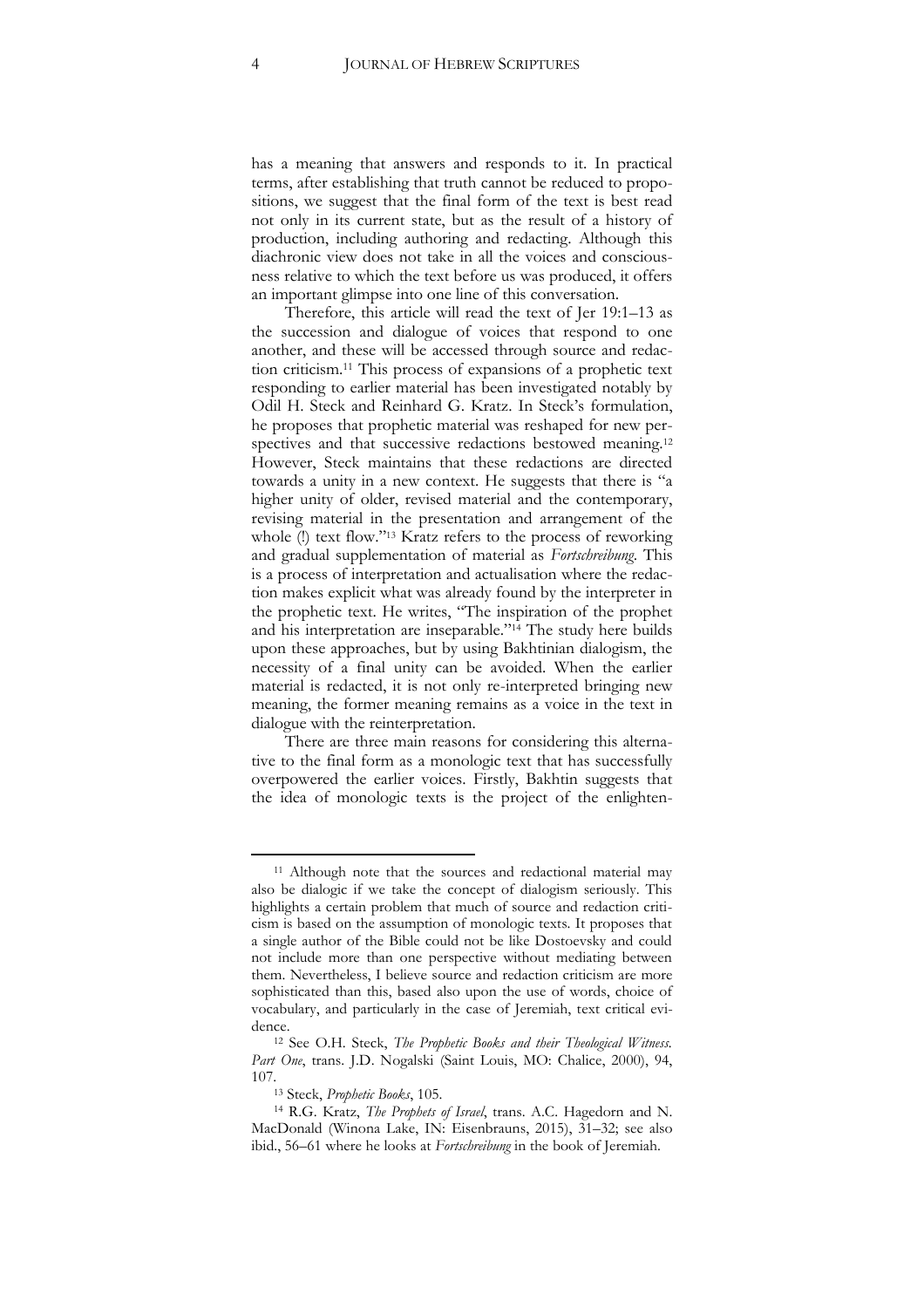ment.<sup>15</sup> Therefore, whilst it would be absurd to suggest biblical writers had a consciously dialogic concept of truth, it is reasonable to suppose that monologic truth as a norm in texts is a later development, and pre-enlightenment texts, authors, and redactors would have functioned predominantly according to the alternative. Secondly, the act of reinterpretation of earlier texts, their reuse, and the remnant of tensions within texts testify to a tolerance for other voices in the text. Assuming biblical editors were not simply blind to literary art and consistency, they somehow accepted these tensions and found them meaningful. Thirdly, and this will be demonstrated at the conclusion of this article, the incorporation of Jer 19:1–13 into its current context suggests that its multiple voices were heard by the editors who placed it there.

This method of analysing voices within a single passage as a succession of expansions is not by any means the only method for analysing the text as a dialogue of voices. Closely related approaches have been proposed and applied by Carroll, Mark E. Biddle, Louis Stulman, and Margaret D. Zulick. Carroll also explores Bakhtin's notion of intertextuality, but he focuses on dialogue with other texts, unlike our focus here on dialogue with earlier material within the text.<sup>16</sup> Biddle combines both synchronic and diachronic methodologies in his analysis of Jer 7–20, and his attention to the polyphony of voices in the book is investigated through the speakers, addressees, and referents in the text. He examines their identity, characterisation and then dialogue within the historical context.<sup>17</sup> Stulman also sustains attention to the diachronic development of the text, and the importance of this development for a synchronic reading that draws out theology from discordant voices. In his reading of Jer 19:1–13, he focuses on the discordance of the passage with the message of Jer 18.<sup>18</sup> Zulick explicitly uses Bakhtin and the language of dialogism, examining oracles as successive levels of reflection on crisis. Her analysis looks at the oracles as wholes rather than examining their own history of composition.<sup>19</sup> Any methodology concerned with multiple

 $\overline{a}$ 

<sup>19</sup> M.D. Zulick, "The Agon of Jeremiah: On the Dialogic Invention of Prophetic Ethos," *Quarterly Journal of Speech* 78 (1992), 125–48.

<sup>15</sup> Bakhtin, *Problems*, 82: "The consolidation of monologism and its permeation into all spheres and ideological life was promoted in modern times by European rationalism, with its cult of a unified and exclusive reason, and especially by the Enlightenment, during which time the basic generic forms of European artistic prose took shape."

<sup>16</sup> Carroll, "Book of J," 223–32.

<sup>17</sup> M.E. Biddle, *Polyphony and Symphony in Prophetic Literature: Rereading Jeremiah 7–20* (Studies in Old Testament Interpretation, 2; Macon, GA: Mercer University Press, 1996), see especially 8–11 on method. Unfortunately, he does not analyse Jer 19:1–13 in detail.

<sup>18</sup> L. Stulman, *Jeremiah* (AOTC; Nashville: Abingdon, 2005). On method, see 11–13 and on Jer 19:1–13, see 192–94. He describes the inclusion of a Deuteronomistic speech in an earlier sign-act in Jer 19:1–13 as providing details where the earlier form of the story lacked explanation. This is a simpler model to the one that will be used here.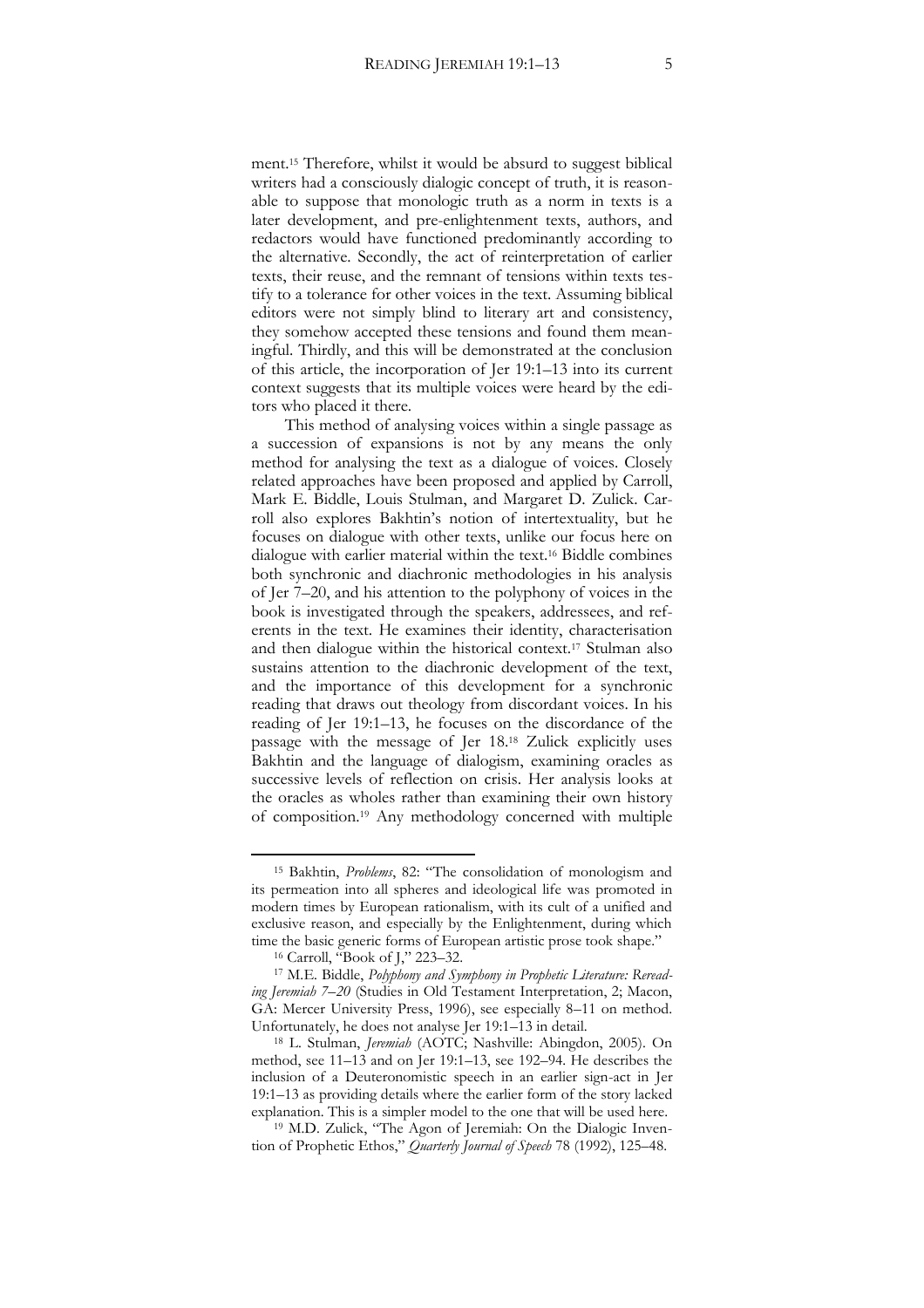voices in the text must also acknowledge that there are multiple methodologies for reading. It is into this context, and with this awareness of many other dialogues and intertextuality that could be studied, that we now apply another method, focusing on the successive expansions of Jer 19:1–13 as a resource for accessing different voices in the text.

#### **TEXT OF JER 19:1–13**<sup>20</sup>

1 כה אמר יהוה הלוך וקנית בקבק יוצר חרש ומזקני העם ומזקני הכהנים 2 ויצאת אל גיא בן הנם אשר פתח שער החרסות \*החרסית

וקראת שם את הדברים אשר אדבר אליך 3 ואמרת שמעו דבר יהוה מלכי יהודה וישבי ירושלם כה אמר יהוה צבאות אלהי ישראל הנני מביא רעה על המקום הזה אשר כל שמעה תצלנה אזניו 4 יען אשר עזבני וינכרו את המקום הזה ויקטרו בו לאלהים אחרים אשר לא ידעום המה ואבותיהם ומלכי יהודה ומלאו את המקום הזה דם נקים

5 ובנו את במות הבעל לשרף את בניהם באש עלות לבעל אשר לא צויתי ולא דברתי ולא עלתה על לבי פ 6 לכן הנה ימים באים נאם יהוה ולא יקרא למקום הזה עוד התפת וגיא בן הנם כי אם גיא ההרגה

7 ובקתי את עצת יהודה וירושלם במקום הזה והפלתים בחרב לפני איביהם וביד מבקשי נפשם ונתתי את נבלתם למאכל לעוף השמים ולבהמת הארץ 8 ושמתי את העיר הזאת לשמה ולשרקה כל עבר עליה ישם וישרק על כל מכתה 9 והאכלתים את בשר בניהם ואת בשר בנתיהם ואיש בשר רעהו יאכלו במצור ובמצוק אשר יציקו להם איביהם ומבקשי נפשם

11 ושברת הבקבק לעיני האנשים ההלכים אותך 11 ואמרת אליהם כה אמר יהוה צבאות ככה אשבר את העם הזה ואת העיר הזאת כאשר ישבר את כלי היוצר אשר לא יוכל להרפה עוד ובתפת יקברו מאין מקום לקבור

12 כן אעשה למקום הזה נאם יהוה וליושביו ולתת את העיר הזאת כתפת 13 והיו בתי ירושלם ובתי מלכי יהודה כמקום התפת הטמאים לכל הבתים אשר קטרו על גגתיהם לכל צבא השמים והסך נסכים לאלהים אחרים פ

<sup>20</sup> The translation comes from the NRSV with the author's own modifications. The italics and indentations correspond to the expansions of the text argued below. The MT has been used with discussion of variants in the textual analysis below.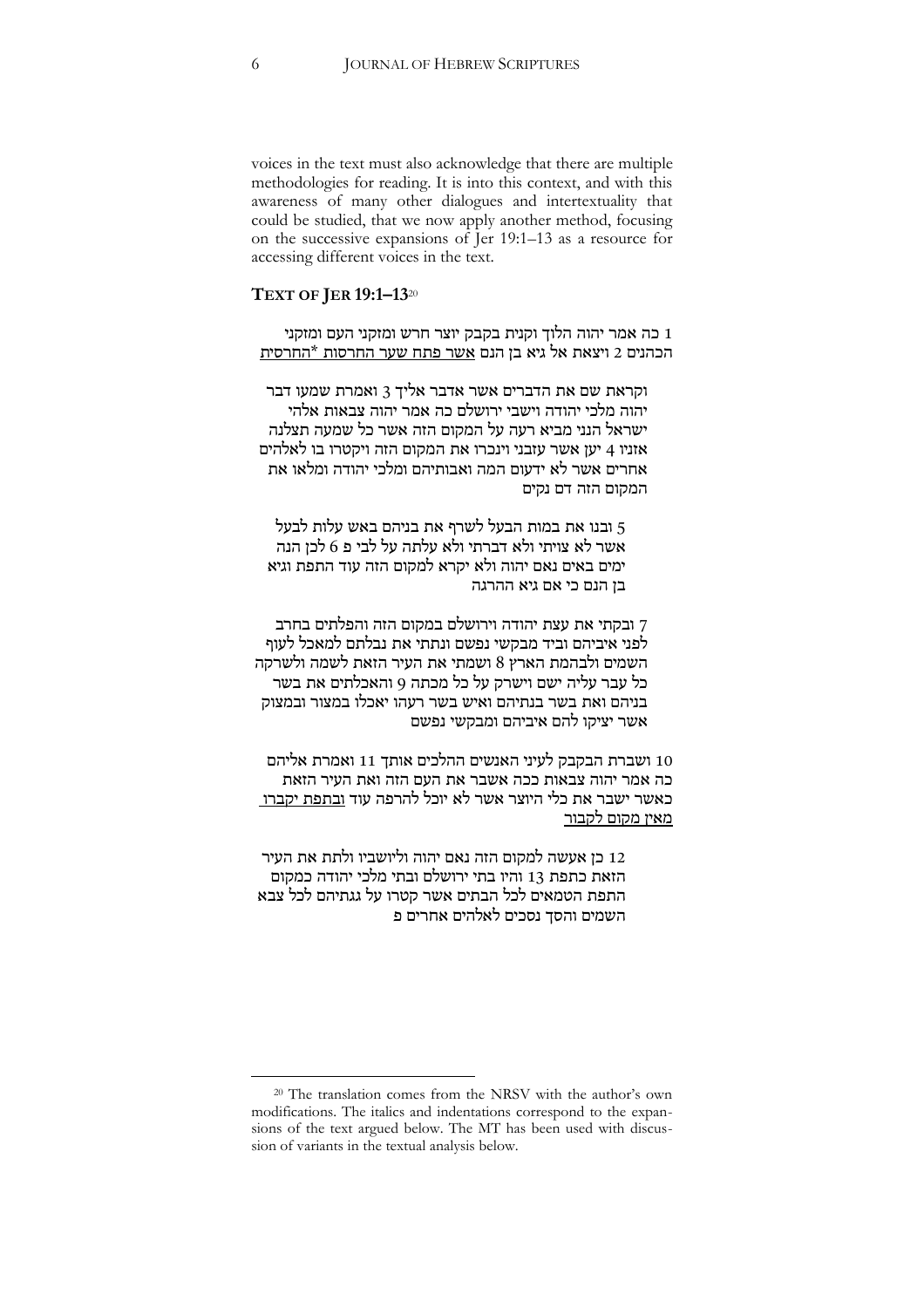Jer 19:1 Thus said the LORD: Go and buy a potter's earthenware jug. Take with you some of the elders of the people and some of the elders of the priests, 2 and go out to the Valley of the Son of Hinnom *which is at the entry of the Potsherd Gate,*

and proclaim there the words that I tell you. 3 You will say: Hear the word of the LORD, O kings of Judah and inhabitants of Jerusalem. Thus says the LORD of hosts, the God of Israel: Behold, I am going to bring a disaster upon this place so that the ears of everyone who hears of it will tingle. 4 Because they have forsaken me, and have profaned this place and they have made offerings in it to other gods whom they do not know nor do their fathers nor the kings of Judah; and they have filled this place with the blood of innocents

5 and have gone on building the shrines of Baal to burn their sons in the fire as burnt offerings to Baal, which I did not command or decree, nor did it enter my mind. 6 Therefore behold the days are coming, says the LORD, when this place will no more be called Topheth, or the Valley of the Son of Hinnom, but the Valley of the Slaughter.

7 And in this place I will make void the plans of Judah and Jerusalem, and will make them fall by the sword before their enemies, and by the hand of those who seek their life. I will give their dead bodies for food to the birds of the air and to the wild animals of the earth. 8 And I will make this city a horror to be hissed at; everyone who passes by it will be horrified and will hiss because of all its wounds. 9 And I will make them eat the flesh of their sons and the flesh of their daughters, and each will eat the flesh of his friend in the siege, and in the distress with which their enemies and those who seek their life afflict them.

10 Then you will break the jug in the sight of those who go with you, 11 and will say to them: Thus says the LORD of hosts: Thus I will break this people and this city, as one breaks a potter's vessel, so that it can never be made whole. *And in Topheth they will bury until there is no more room to bury*.

12 Thus I will do to this place, says the LORD, and to its inhabitants, making this city like Topheth. 13 And the houses of Jerusalem and the houses of the kings of Judah will be defiled like the place of Topheth—all the houses upon whose roofs they have made offerings to the whole host of heaven, and they have poured out libations to other gods.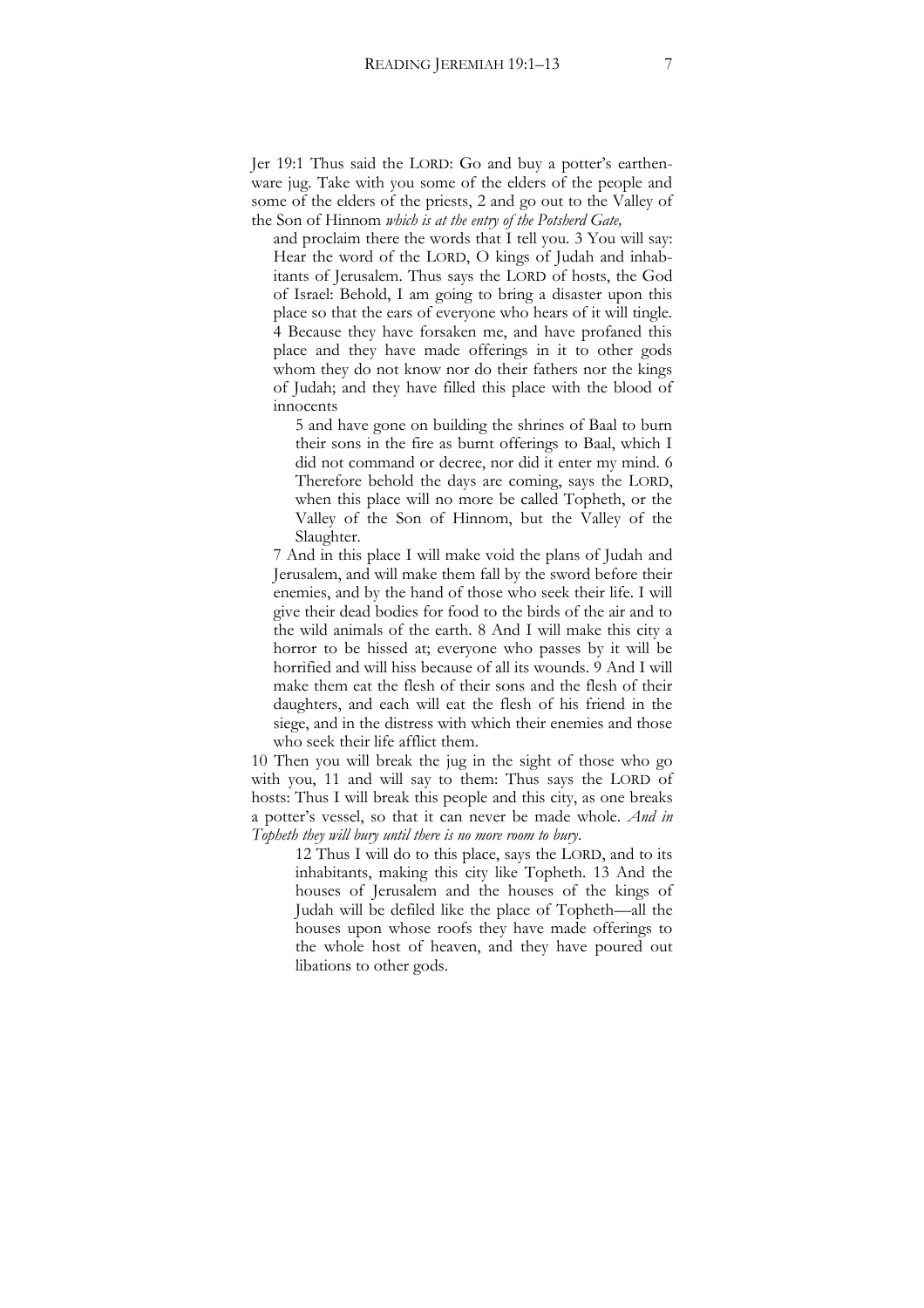#### **OVERVIEW OF THE COMPOSITION HISTORY OF JER 19:1–13**

Although many scholars disagree on the details, it has been proposed that Jer 19:1–13 consists of a sign-act account of Jeremiah breaking an earthenware jar that has been overlaid with a speech, possibly Deuteronomistic, and then appended with 19:14–20:6.<sup>21</sup> This has been proposed on the basis of a number of features in the text.

Firstly, the command to break the flask in v. 10 is separated from the command to purchase it in v. 1, and, as William McKane says, this is "a peculiar and unnatural feature." <sup>22</sup> A broken connection between v. 2a and v. 10 is further indicated by the different style in vv. 2b–9, an oracle using language which in some places is reminiscent of "Deuteronomistic" language and material,<sup>23</sup> and in other places reminiscent of other

<sup>22</sup> McKane, *Jeremiah 1*–*25*, 445.

j

<sup>&</sup>lt;sup>21</sup> The reconstruction of the composition history discussed here will largely follow the proposal of W. McKane, *Jeremiah 1*–*25* (ICC; London: Bloomsbury, 1986), 443–59. Holladay and Lundbom argue for unity of this chapter based upon the wordplay between "jug" (בקבק (in v. 1 and "I will make void" (ובקתי (in v. 7. Cf. J.R. Lundbom, *Jeremiah 1*–*20* (AB, 21a; New Haven: Yale University Press, 1999), 836–37; W.L. Holladay, *Jeremiah 1* (Hermeneia; Minneapolis, MN: Augsburg Fortress, 1986), 536–37. However, this wordplay can be explained as the creation of a skilful redactor, as will be demonstrated below.

<sup>23</sup> There is some debate as to whether the interpolated verses are Deuteronomistic, part of a larger question regarding the composition of Jeremiah. J.P. Hyatt, "Jeremiah and Deuteronomy," *JNES* 1 (1942), 156–73 brought the idea of Deuteronomistic redaction to prominence, arguing that Jeremiah himself did not agree with the Deuteronomic reforms but the later Deuteronomistic redactions brought his writings into line with Deuteronomic ideology. Regarding Jer 19:2b–9, 11b–13, W. Thiel, *Die deuteronomistische Redaktion von Jeremia 1*–*25* (WMANT, 41; Neukirchen-Vluyn: Neukirchener Verlag, 1973), 221–23 and W. Rudolph, *Jeremia* (HAT, 12; Tübingen, Mohr Siebeck, 1968), 127 argue for their Deuteronomistic character. On the other hand, A. Weiser, *Das Buch des Propheten Jeremia* (Göttingen: Vandenhoeck & Ruprecht, 1960), 161–62 believes the term Deuteronomistic is misleading as the style more probably stems from a type of liturgical speech. G. Wanke, *Jeremia* (ZBK, 20; Zürich: TVZ, 1995), 180 attributes these sections to both Deuteronomistic hands and later re-working. The whole concept of Deuteronomistic Jeremiah has been disputed by H. Weippert, *Die Prosareden des Jeremiabuches* (BZAW, 132; Berlin: de Gruyter, 1973). More recent commentaries are more sceptical as a result, e.g. Lundbom, *Jeremiah 1*–*20*, 92–101 does not mention a Deuteronomistic redaction and furthermore, he argues (836) against the suggestion that Jer 19:3–9 contains Deuteronomistic language, but is rather a mixture of rhetorical language found in Deuteronomy, Kings and Jeremiah. McKane, *Jeremiah 1*–*25*, xlix disputes the concept of a systematic editorial policy by a Deuteronomistic redactor; R.P. Carroll, *Jeremiah* (OTL; London: SCM, 1986), 41–42 acknowledges that the Deuteronomistic influence may have been previously exaggerated, and similarly Holladay, *Jeremiah 1*, 240 considers the prose sermons to be in a Deuteronomistic style but not from a deuteronomist's hand.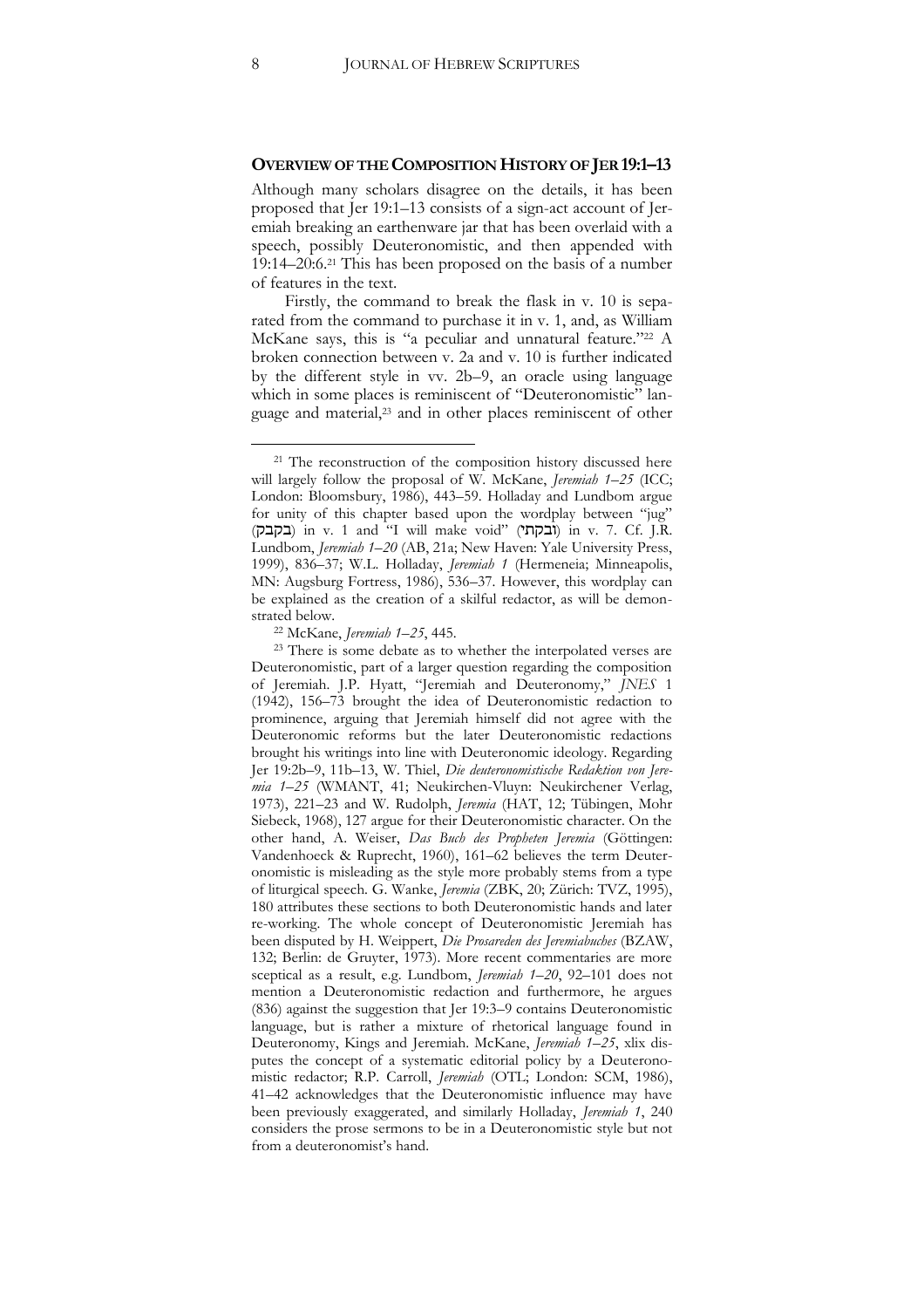Jeremianic material. For example "his ears ring" (תצלנה אזניו) in v. 3 is also found in 1 Sam 3:1 and 2 Kgs 21:12;<sup>24</sup> "they have abandoned me" עזבני in v. 4 is found in many other places including Jer 1:16, 2:13; "other gods whom they did not know" (לאלהים אחרים אשר לא ידעום) in v. 4 is similar to Jer 7:9 and identical to Jer 44:3;<sup>25</sup> "they have filled this place with the blood  $\sigma$ recalls (דם נקים ומלאו את המקום הזה) in v. 4 recalls Manasseh (2 Kgs 21:16; 24:4)<sup>26</sup> and Jehoiakim (Jer 22:17); v. 8 bears resemblance to Jer 18:16;<sup>27</sup> and there is duplication in 1 Kgs 9:8; v. 9 contains a threat of cannibalism similar to Deut 28:53.<sup>28</sup> The direction of dependence is difficult to determine, but the correspondences do point to a distinctive style. Furthermore, the speech in vv. 3–9 has a shorter parallel in Jer 7:31–34,<sup>29</sup> with vv. 5–6 echoing 7:31–32 closely.

The original sign-act account can be further delimited to vv. 1–2a\* and vv. 10–11a, where vv. 2b–9 and vv. 11b–13 are later additions.<sup>30</sup> The phrase "Valley of the Son of Hinnom,

j

<sup>28</sup> Although again, it is possible that passage is dependent on the present one. See Holladay, *Jeremiah 1*, 541.

<sup>30</sup> E.W. Nicholson, *Jeremiah 1*–*25* (CBC; Cambridge: Cambridge University Press, 1973), 162–63; Thiel, *Jeremia*, 221; Weiser, *Jeremia*, 160; Rudolph, *Jeremia*, 125–27 also mentions that v. 11b is a tertiary insertion; Giesebrecht, *Jeremia*, 109–11, although he includes v. 2a in the original sign-act account; C.H. Cornill, *Das Buch Jeremia* (Leipzig: Tauchnitz, 1905), 229–30 includes both v. 2b and vv. 11b–12a in the

<sup>24</sup> On this parallel, see A.G. Auld, "Jeremiah-Manasseh-Samuel: Significant Triangle? Or Vicious Circle?", in H.M. Barstad and R.G. Kratz (eds.), *Prophecy in the Book of Jeremiah* (Berlin: de Gruyter, 2009), 1–9.

<sup>25</sup> The chronology of the book of Jeremiah itself suggests that Jer 44:3 is the later text however.

<sup>26</sup> Holladay, *Jeremiah 1*, 540, following J. Gray, *I&II Kings* (Philadelphia: Westminster, 1970), 705, suggests that 2 Kgs 24:4 is dependent on this occurrence.

<sup>27</sup> Note that Jer 18:16 refers to the land, whereas here it refers to the city.

<sup>29</sup> A. Kuenen, *Historisch-Critisch Onderzoek naar het Ontstaan en de Verzameling van de Boeken des Ouden Verbonds*, vol. 2 (Leiden: Engels, 1863), 187–88 suggested that this is a parallel narrative account to the sermon of Jer 7:30–34, in the same way that Jer 26 is the narrative account of Jer 7:1–15, because there is only a short mention of the Valley of the Son of Hinnom in Jer 7–10 compared to the speech over the valley in chapter 19. This is followed by Lundbom, *Jeremiah 1*–*20*, 836 and Holladay, *Jeremiah 1*, 536–37, although as part of an argument about the unity of the chapter. Other scholars offer similar understandings but still see vv. 2b–9 and 11b–13 as an interpolation. Weiser, *Jeremia*, 162 points to the variants between 7:31–32 and 19:5– 6 and so follows that they are from the same root but not borrowed directly. F. Giesebrecht, *Das Buch Jeremia*, 2nd ed. (Göttingen: Vandenhoeck & Ruprecht, 1907), 109, and D.P. Volz, *Studien zum Text des Jeremia* (Leipzig: Hinrichs, 1920), 166 consider the sermon to have been taken from chapter 7 rather than being parallel to it. G.H. Parke-Taylor, *The Formation of the Book of Jeremiah: Doublets and Recurring Phrases* (SBLMS, 51; Atlanta, GA: Society of Biblical Literature, 2000), 195 also considers Jer 19:5–6 to be dependent on Jer 7:30–31.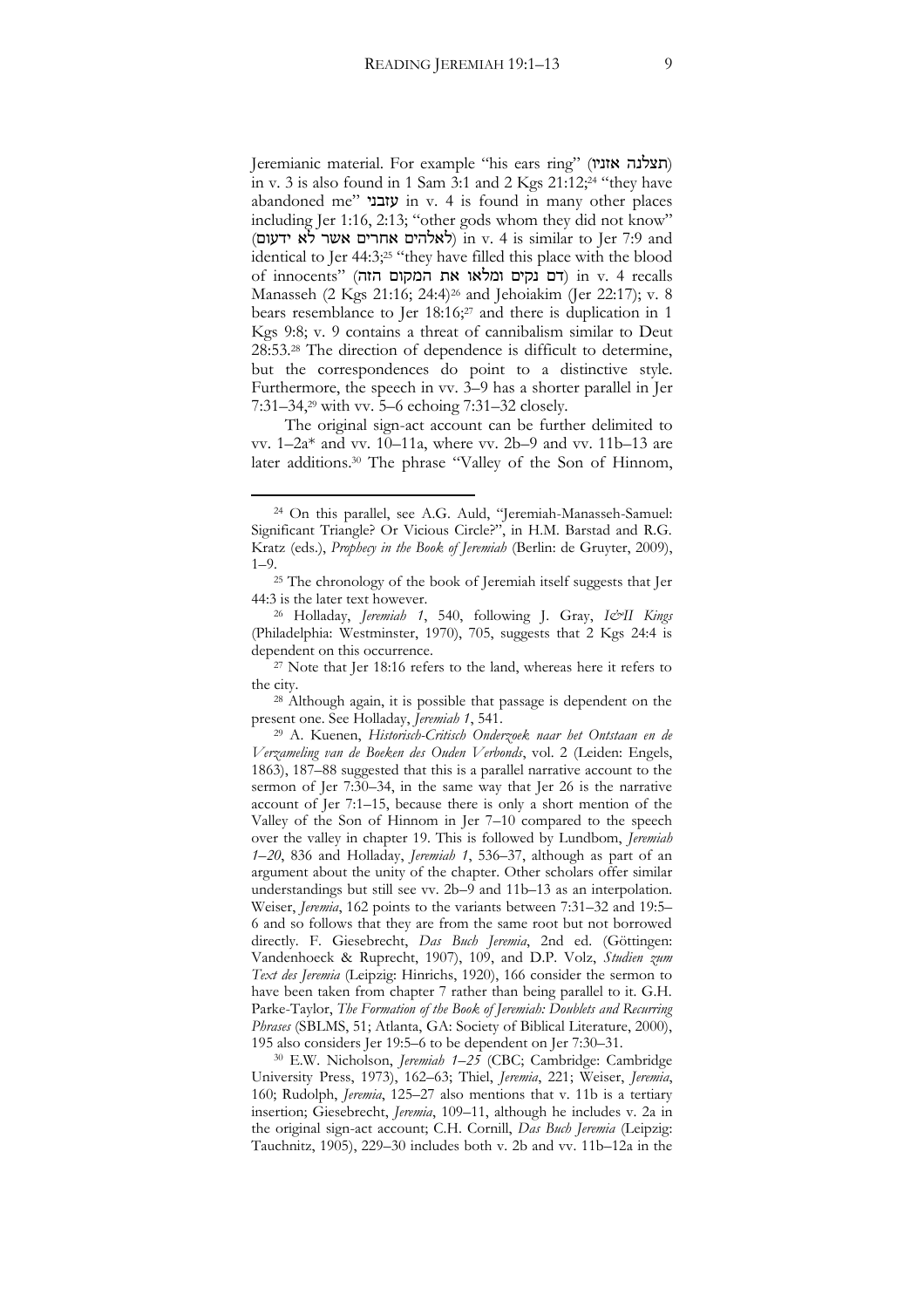which" (גיא בן הנם אשר) in v. 2a is likely be a later addition to the sign-act because it disturbs the continuity of v. 2a and creates a difficulty in translation.<sup>31</sup> As we will see shortly, the location at the Valley of the Son of Hinnom and the Topheth were added in later layers of the oracle, and therefore it follows that this phrase would have been inserted into the sign-act only at that later time.

It is also likely that v. 11b, "and in Topheth they will bury until there is no more room to bury" (מקום מאין יקברו ובתפת לקבור) is a later addition. These words are not represented in the Septuagint manuscripts except LXX<sup>L</sup> where they are inserted at the end of v. 13.<sup>32</sup> If the parallel in 7:31–32 was followed, they would belong at the end of v. 6. This suggests they are a marginal gloss in v. 6, later relocated to before v. 12, and they would not have belonged in an early sign-act account.<sup>33</sup> Verses 12–13 include reference to the Topheth and so are also part of the later additions because the Topheth is otherwise unmentioned in the earlier sign-act. The later addition of vv. 12–13 is further suggested by the convoluted comparisons created in vv. 11–13. In v. 11, the breaking of Jerusalem is compared to the breaking of the jug, whereas, in vv. 12–13, the defilement of Jerusalem is compared to the defilement of the Topheth. The double comparison suggests a later expansion. Verses 14–15 are included by some scholars in the original sign-act account but they may also be a linking device between 19:1–13 and 20:1–6.<sup>34</sup> The verses perform this function literarily particularly

<sup>32</sup> J.G. Janzen, *Studies in the Text of Jeremiah* (Cambridge, MA: Harvard University Press, 1973), 205 n. 17.

-

original account. More recently, L.C. Allen, *Jeremiah: A Commentary*  (OTL; Louisville, KY: Westminster John Knox, 2008), 225 and L. Stulman, *The Prose Sermons of the Book of Jeremiah* (SBLDS, 83; Atlanta, GA: Scholars Press, 1986), 76–79 also consider vv. 3–9 secondary.

<sup>&</sup>lt;sup>31</sup> The difficulty in translation occurs because of the relative particle אשר placed before the phrase "opening of the Potsherd Gate" (פתח שער החרסות). This is also thought to be a patch by McKane, *Jeremiah 1*–*25*, 444 and B. Duhm, *Das Buch Jeremia* (KHC, 11; Tübingen: Mohr Siebeck, 1901) 160; Cf. Rudolph, *Jeremia*, 125–26, and Thiel, *Jeremia*, 221 n. 8 understand it to be a Deuteronomistic addition, along with vv. 3–9.

<sup>&</sup>lt;sup>33</sup> There are a number of suggestions for how it came to be here in chapter 19. Volz, *Studien*, 167 argues that it was taken from an original position in v. 6 and then reinserted as a marginal correction in a different position, v. 11. In a slight variation, Rudolph, *Jeremia*, 126 thinks it was added secondarily as a gloss to v. 6 (by analogy with 7:31–32) and then taken into the text before v. 12. Janzen, *Studies*, 43 proposes that it was a clarifying gloss on "Topheth" in v. 12 and that it was taken into the text at the appropriate spot. McKane, *Jeremiah 1*– *25*, 446 agrees that it was a marginal gloss. Thiel, *Jeremia*, 223–24 argues against the later addition of these words as he considers the Topheth theme an integral part of the insertion by a Deuteronomistic editor.

<sup>34</sup> Rudolph, *Jeremia*, 125–27; Giesebrecht, *Jeremia*, 169; Weiser, *Jeremia*, 161 attribute these along with the rest of the sign-act to Baruch. Thiel, *Jeremia*, 226 sees it as linking to Jer 20:1–6. McKane, *Jeremiah 1*–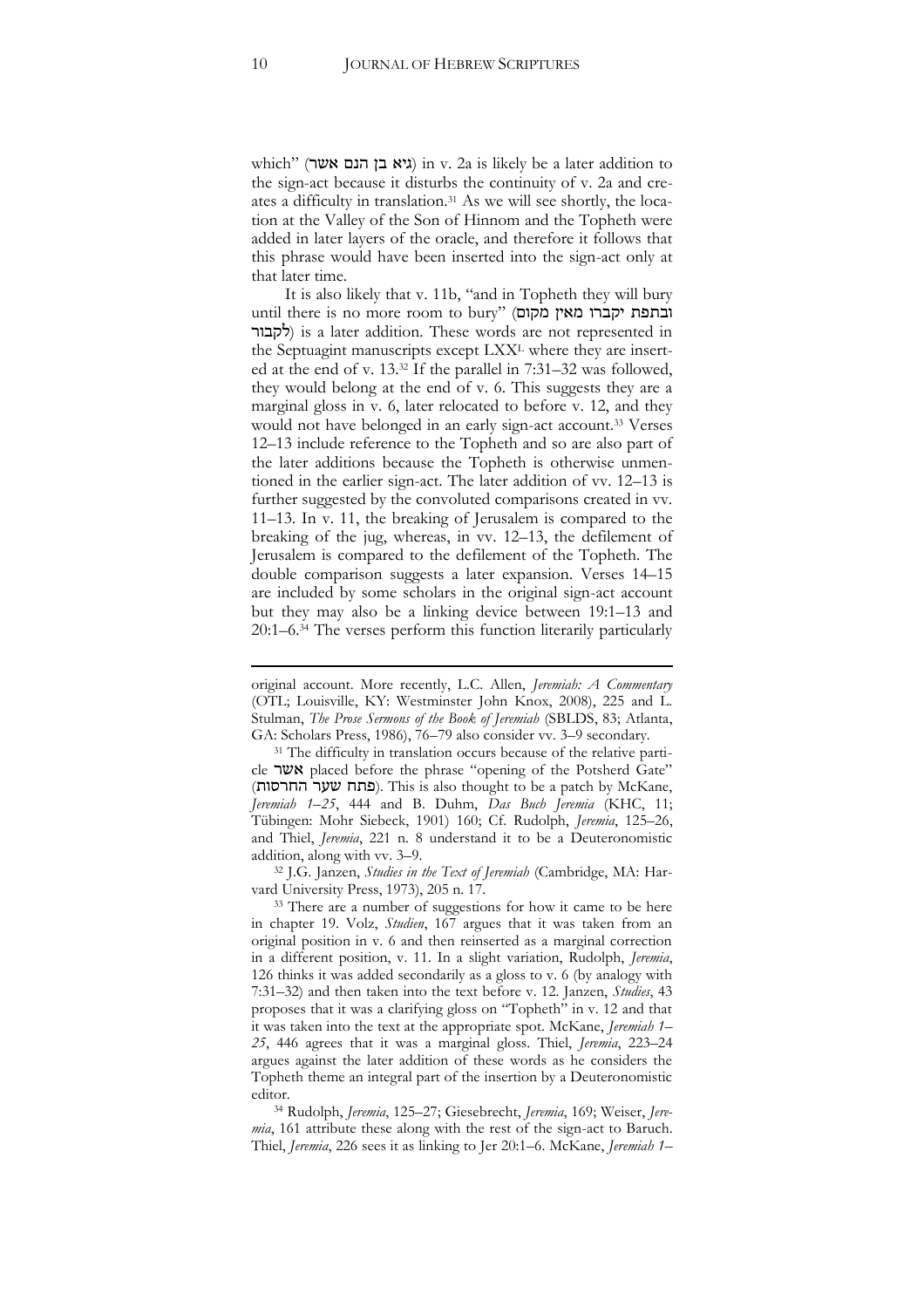as they shift the location of Jeremiah to the court of the temple and they repeat the message of disaster upon the city. Thus, we can conclude that they were composed for this purpose of linking the passages.

Another important question for this study is whether vv.  $2b-9$  and  $11b-13$  are a single composition,<sup>35</sup> a collection of elements from other contexts,<sup>36</sup> or the result of a series of exegetical additions.<sup>37</sup> This question is tied to larger questions about the composition of Jeremiah. Whilst Bernhard Duhm originally proposed a three source theory, Sigmund Mowinckel's model of four sources and four redactors has been more influential.<sup>38</sup> A different model however has been proposed by McKane, which he calls a *rolling corpus*. <sup>39</sup> His model comes in conversation with Helga Weippert,<sup>40</sup> who steers McKane away from a pre-occupation with Deuteronomic links, and with Winfried Thiel,<sup>41</sup> who draws attention to the long, and often untidy, process of developing material. However, McKane moves away from the comprehensive theological principles that Thiel attributes to a Deuteronomistic editor, and describes a process of "generation" and "triggering," where there is a long process of exegetical amplifications without a unified theological agenda. This model receives support from Raymond F. Person's work on orality.<sup>42</sup>

Two features of the oracle suggest that it developed in a number of stages. Firstly, there is unevenness in the "Topheth" theme, as it appears only in v. 2a, v. 6, then vv. 11b–13 and v. 14. We have already observed that vv. 2a should be read as a later gloss, v. 11b probably belongs to v. 6, and vv. 14–15 were probably composed to link the text to 20:1–6. Verses 5–6, 11b

*25*, 449, following Nicholson, considers them to be the last stage in the redaction, also to link them to Jer 20:1–6.

<sup>35</sup> E.g. Thiel, *Jeremia*, 219–29.

-

<sup>36</sup> E.g. Rudolph, *Jeremia*, 127. Allen, *Jeremiah*, 225–26 describes it as intertextuality: quotes from other contexts such as v. 3b from 2 Kgs 21:12 and v. 4b from 2 Kgs 21:16 and 24:4.

<sup>37</sup> McKane, *Jeremiah 1–25*, lxxv–lxxvii, 447–456.

<sup>38</sup> S. Mowinckel, *Zur Komposition des Buches Jeremia* (Kristiania: Dybwad, 1914).

<sup>39</sup> See McKane, *Jeremiah 1*–*25*, l–lxxxviii. See also Carroll, *Jeremiah*, 42–43, who supports an earlier version of McKane's ideas.

<sup>40</sup> Weippert, *Prosareden*. McKane, *Jeremiah 1*–*25*, xlv–xlvi, does however object to the lack of complexity in Weippert's model of redaction.

<sup>41</sup> Thiel, *Jeremia*. McKane, *Jeremiah 1*–*25*, xliii, finds flaws in Thiel's attribution of the editorial activity to a systematic Deuteronomistic redaction.

<sup>42</sup> R.F. Person, "A Rolling Corpus and Oral tradition: A Not-So-Literate Solution to a Highly Literate Problem," in A.R. Diamond, K.M. O'Connor, and L. Stulman (eds.), *Troubling Jeremiah* (JSOTSup, 260; Sheffield: Sheffield Academic, 1999), 263–71. He is looking primarily at expansions such as that found between the MT and LXX. However, these are the basis for McKane's understanding of the other expansionary processes which took place in the book's development.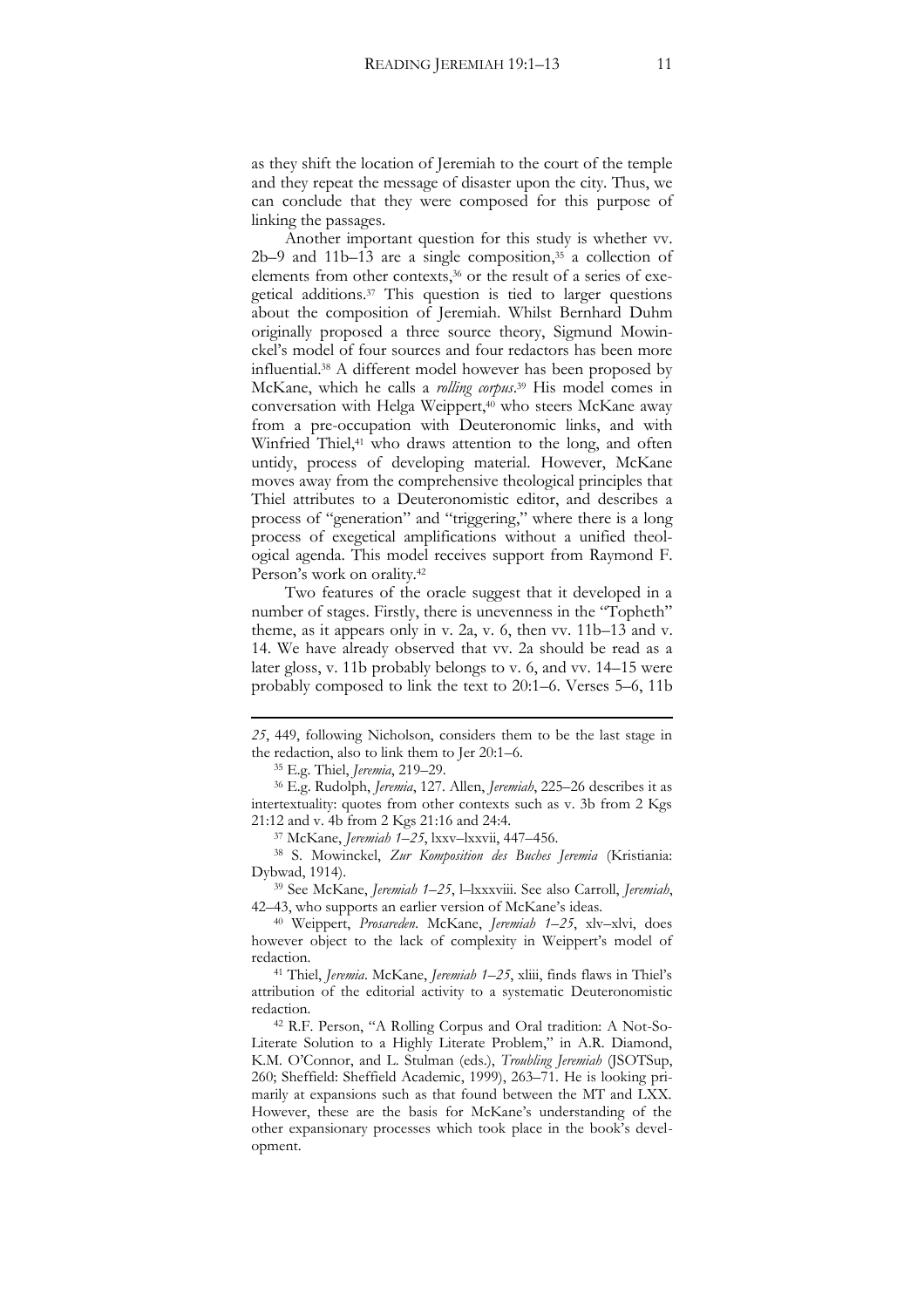also appear to be a unit because of their similarity to 7:31–32. Thus, the unevenness of the Topheth theme points to vv. 5–6, 11b and vv. 12–13 as later additions to vv. 2b–4 and vv. 7–9.

Secondly, the phrase "this place" (המקום הזה) in vv. 3, 4, and 7 would naturally refer to Jerusalem, especially if it is correct that the Topheth theme was added later. In v. 6, "this place" refers unambiguously to the Topheth, but in v. 12, "this place" refers unambiguously to the city, Jerusalem. This suggests that vv. 5–6, 11b and vv. 12–13 were added in separate expansions from one another.

Although Wilhelm Rudolph's argument that the verses are a collection from other Deuteronomistic material would account for this lack of uniformity, the offering by McKane<sup>43</sup> accounts for the division between Jerusalem and the Topheth as the sermon's referent without requiring a Deuteronomistic origin and it is his proposal that we will follow here. After proposing an initial stage of 1–2a\*, 10–11\*, he proposes the addition of vv. 2b–4 and vv. 7–9 but argues that vv. 5–6, 11b were added even later, a proposal that gains traction by the doublet of vv. 5–6 in Jer 7:31–32, suggestive that the tradition existed independently. Verse 7 also flows smoothly after v. 4. Before vv. 5–6 were added, "I will break" (אשבר (in v. 11 was resumed by "thus I will do" (כן אעשה) in v. 12, which is expanded in vv. 12–13. Indeed vv. 5–6 were encouraged by the presence of Topheth in vv. 12–13.

The final instalments were the location at the "Valley of the Son of Hinnom" (גיא בן הנם) in v. 2a and then vv.  $14-15$  to link 19:1–13 with 20:1–6. Even if McKane's *rolling corpus* might be rejected as an overall model for the composition of Jeremiah,<sup>44</sup> his proposal for the final addition of Topheth explains well the reinterpretation of "this place" from Jerusalem to the Topheth and the uneveness of the Topheth theme.

Overall, we cannot know the composition history of Jer 19:1–13 with any certainty, nor can we be sure of the process or reasons for composition. <sup>45</sup> However, the divisions proposed here give an approximation of the different voices in the text,

<sup>43</sup> McKane, *Jeremiah 1*–*25*, 451–56.

<sup>44</sup> For example on the grounds that McKane (*Jeremiah 1*–*25*, xlviii– xlix) does not find coherence or structure in Jer 1–25.

<sup>45</sup> The main aspect of McKane's reconstruction I might dispute is that vv. 14–15 are a later addition to bridge the addition of Jer 20:1–6 (e.g. Volz, *Studien*, 166 considers vv. 14–15 part of the original account). Without vv. 14–15, the original sign-act is left at an anticlimax, whereas these verses imply that Jeremiah has followed the instructions given to him earlier. Furthermore, the sign-act in chapter 13 has a similar pattern of instructions for the sign, followed by an oracle in vv. 8–11. However, we will follow McKane's reconstruction for the purposes of this study, partly because there are strengths to the proposal that vv. 14–15 are a bridge, and partly so that this analysis is itself more useful in light of the inevitable uncertainty. Carroll, *Jeremiah*, 391–92, offers further helpful arguments in favour of considering vv. 14–15 later: he points out that it is the first time Jeremiah is referred to as prophesying, similar to Jer 20:1, 2.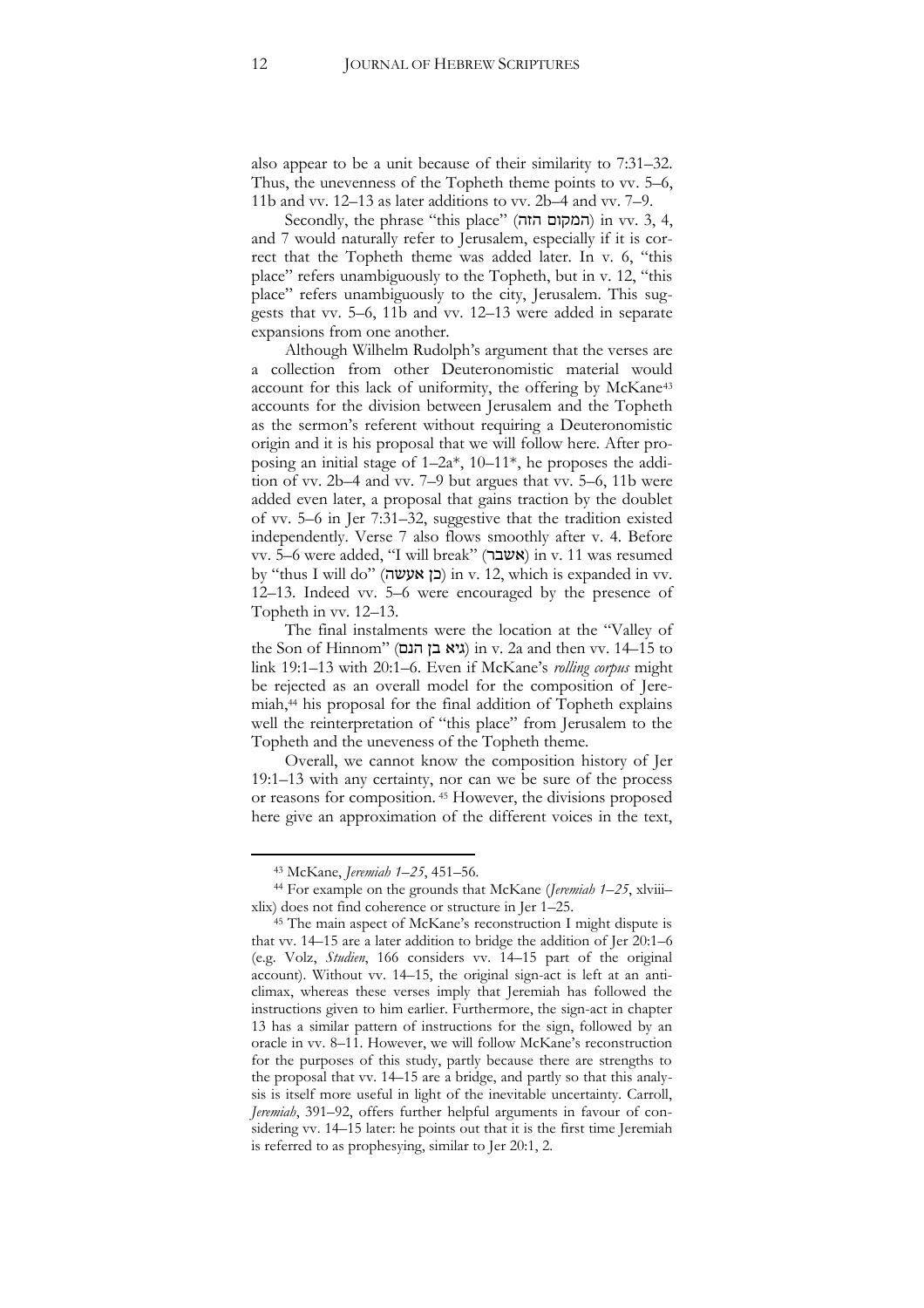even if there are details that could be disputed. The following sections of this article will analyse each of these accretions one by one, paying attention to the voices that they are introducing, including the reinterpretation of the earlier voices. It will also be demonstrated that these voices remain essentially unmerged, despite this reinterpretation, and that the meaning of the passage arises from the conversation between the layers in the text.

Another key factor in Bakhtin's dialogic truth is that each voice has its own time/space (chronotope),<sup>46</sup> an aspect of reading which requires a strong emphasis on historical context for the voices. Thus the order in which the layers were added is important because then the time/space of each voice can at least be understood relative to each other.

From our discussion of the Deuteronomistic style of language in chapter 19, it is possible that Jeremiah was familiar with Deuteronomistic theology but was updating and responding to it.<sup>47</sup> Therefore, the oracle could be placed shortly after Josiah, and the sign-act prior to this, although it is also possible that the growth of the chapter took place at a later stage with pre-existing material. Furthermore, there is no consensus on this pre-exilic date as, for example, McKane holds that the oracle was developed after the time of the monarchy because of the reference to "kings" (מלכי) in v. 3 in the plural.<sup>48</sup> Thus, we will consider only the relative date between the expansions, without being able to posit a certain historical context for each of them.

#### **THE SIGN-ACT (JER 19:1–2A\*, 10–11\*)**

It is proposed that there originally existed an independent and coherent sign-act narrative consisting of 19:1–2a\*, 10–11\*.

These verses deliver an oracle of complete destruction upon Jerusalem through a sign-act demonstration of smashing a jug.<sup>49</sup> They begin with a standard oracle formula "thus said the Lord" (כה אמר יהוה) however the address is to Jeremiah rather than to the people. It is not until v. 11 that the Lord narrates the words to the people, again using the formula "thus said the Lord of Hosts" (בה אמר יהוה צבאות) to introduce it. Although from a dramatic point of view it is an oracle within a sign-act, a close look at verbal clues point to it being an oracle within an oracle. The primary oracle is an instruction to perform an act, but it is not reported that Jeremiah actually did

j

<sup>46</sup> See n. 4 above.

<sup>47</sup> See also M. Leuchter, "The Temple Sermon and the Term *mqwm* in the Jeremianic Corpus," *JSOT* 30 (2005), 93–109.

<sup>48</sup> McKane, *Jeremiah 1*–*25*, 451.

<sup>49</sup> See K.G. Friebel, *Jeremiah's and Ezekiel's Sign-Acts* (JSOTSup, 283; Sheffield: Sheffield Academic, 1999) on sign-acts in Jeremiah. Particularly helpful is his discussion of terminology and rhetorical features. He analyses this sign-act in Jer 19 and, although he reads 19:1–13 as a unity, most of his reading pertains to these key verses and will be utilized below (see especially 115–24).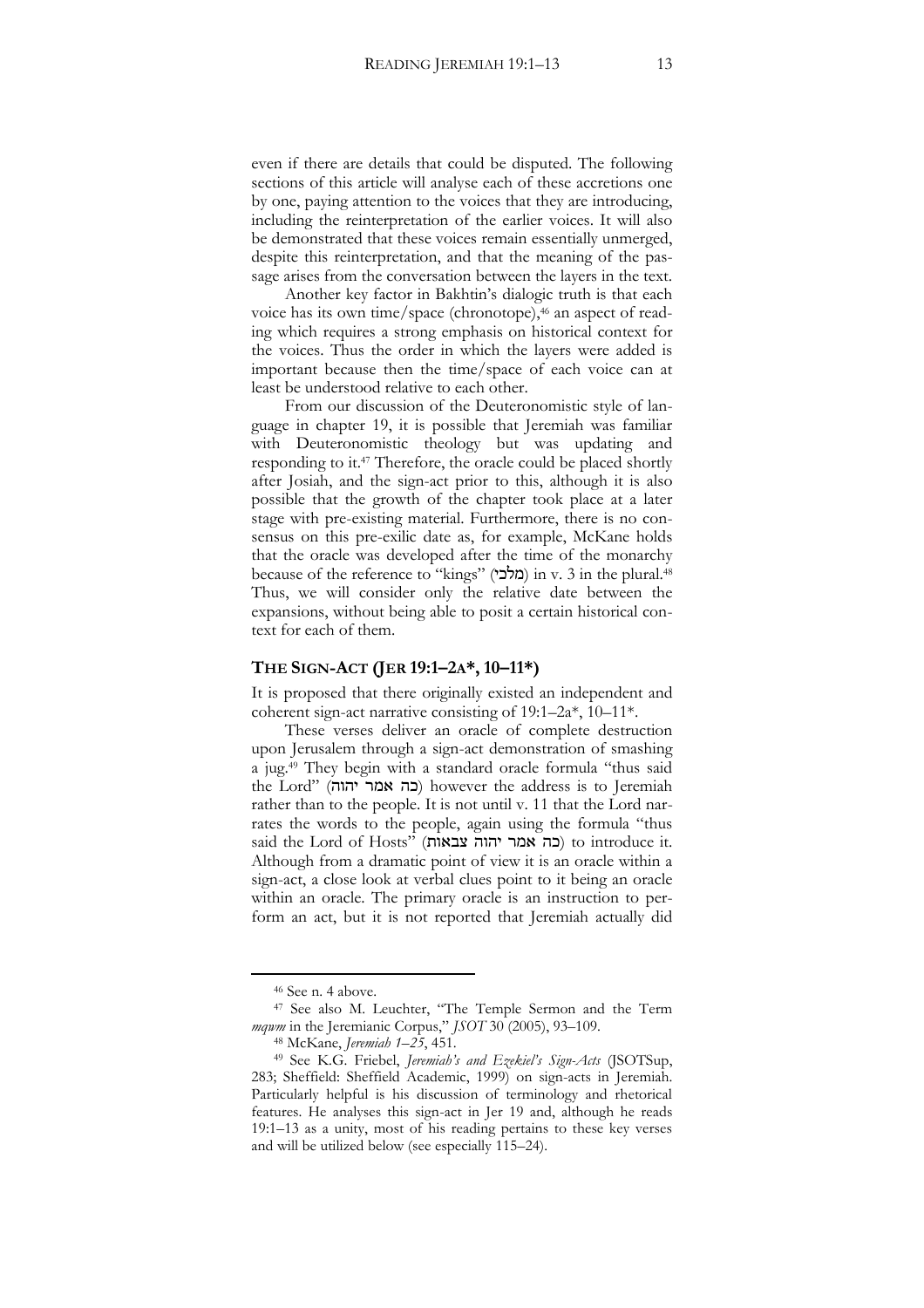so.<sup>50</sup> The drama and visual message<sup>51</sup> of the sign-act take place only in the imaginative anticipation that the oracle from God will be acted upon.

One of the primary ways that the sign-act oracle realises this drama is through the repetition of the verb "to break" (שבר) three times as the keyword in God's intentions for judgment. Significantly, vv.  $1-2a^*$ ,  $10-11^*$  in the original sign-act contain all the occurrences of this verb found in the whole of 19:1–20:6 and it uses a wordplay on this root. It is used literally to break the jug in v. 10 "and you will break the jug" ( ושברת הבקבק); then it has the meaning of "bring disaster" to the people in v. 11 "thus I will break this people" (את העם ככה אשבר הזה), a usage found elsewhere in Jeremiah (e.g. 6.14; 14.17);<sup>52</sup> then it returns, again in v. 11, to the sense of literal breaking of the jug, "as one breaks a potter's vessel" (ישבר את כלי כאשר היוצר(. The final statement has a further qualification in v. 11, "so that it can never be made whole" (אשר לא יוכל להרפה עוד). However, the verb translated "made whole" (רפה) has a primary meaning of "to heal," which would hint back to a disaster on people, not a jug. The exploitation of the full flexibility of the word "to break" (שבר), combined with the use of "to heal" (רפה) as its antonym, points to a pithy demonstration of the link between the jug and the fate of the people. It means that disaster will come upon them but the full force of its meaning "to break" (שבר $($ ") accompanies the judgment through the presence of the jug.

The physical location described is also integral to these short verses, and again this includes wordplay on the verb "to break" (שבר). Jeremiah is told to go out of the Potsherd Gate (החרסות שער (in v. 2a. With the juxtaposition of vv. 2a and v. 10 in the earlier sign-act, the assonance between "gate" (שער) and "break" (שבר) is evident, especially as each is followed by words to do with pots—first potsherd and then the jug. Although "the potsherd" (החרסות) and "the jug" (הבקבק) do not sound similar, they share a semantic connection, made immediate by the description of the jug as "earthenware" (חרש).<sup>53</sup> Jeremiah will break a pottery jug at the gate of broken pots.

The command to break the jug is narrated first in v. 10 before any explanation is given through the oracle within an

<sup>50</sup> Cf. Friebel, *Sign-Acts*, 20–34 on the actual performance of signacts. On 24–26, he notes that most of the sign-acts of Jeremiah and Ezekiel are reported literarily in the context of divine command although many do have confirmation that the prophet carried out the command.

<sup>51</sup> Some scholars have suggested that there is a magical element and that breaking the jug is a performative ritual, e.g. Rudolph, *Jeremia*, 128; Carroll, *Jeremiah*, 386–87.

<sup>52</sup> Allen, *Jeremiah*, 227.

<sup>&</sup>lt;sup>53</sup> Note "potter, earthenware" (**יוצר חרש**) is more more easily read as "formed of earthenware" (יצור חרש), a reading represented in the LXX (e.g. Holladay, *Jeremiah 1*, 534). Both readings indicate that the jug is made of earthenware and so discovering the earlier reading is not necessary for our argument.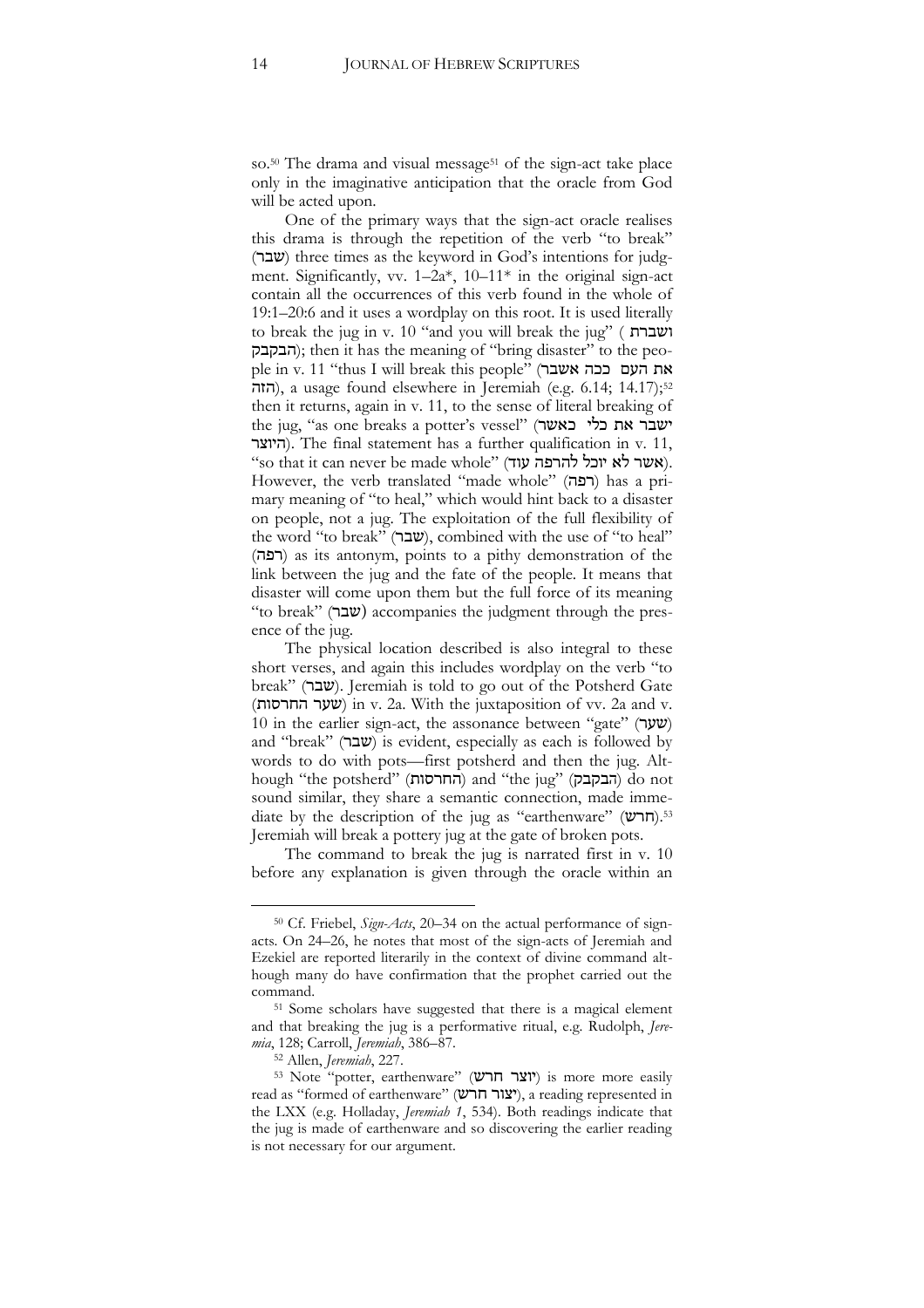oracle. Both the witnesses within the account and the audience of the account see/learn of the command to break the jug before any explanation is given. Kelvin G. Friebel observes that the phrase "a pot broken" is a motif in the Ancient Near East, including the Bible.<sup>54</sup> Without any explanation, it would probably imply that Israel's enemies would be broken as that is the normal context, such as in Ps 2:9 and Jer 28:11. However, this hope is overturned by the oracle within an oracle. After a lengthy formula, including the longer title "Lord of Hosts" (יהוה צבאות), the reported words begin "thus I will break" (ככה אשבר, v. 11) maintaining the tension for a little longer of an act without explanation. Finally, the object of the verb removes the tension, and destruction is spoken against the people of Judah and the city Jerusalem, rather than their enemies.

Verse 11 then explains the particular significance of the breaking of the jug (as opposed to any other object): it cannot be put back together. The jug itself does not symbolize anything about Israel, especially as it is more likely to be a metaphor for Israel's enemies than Israel and this does not fit the context.<sup>55</sup> Rather the feature that resembles Jerusalem and inhabitants is its break-ability.<sup>56</sup> Most commentators agree that the jug would have a large spherical body and a narrow neck.<sup>57</sup> James L. Kelso suggests that this particular type of jug was selected because the narrow neck made it impossible to fix.<sup>58</sup> It may also have made the sign more visually impressive because Jeremiah would be left standing there holding the handle and the neck, with the rest of the jug broken before him. The object moving from wholeness to scattered fragments would have a visual resemblance to a city dramatically destroyed. This also emphasizes the permanence of the judgment. The sign-act read alone implies irreparable destruction on Jerusalem and its people.

Another important aspect of the short account is that Jeremiah is told to bring witnesses. Jeremiah brings "the elders of

j

<sup>58</sup> J.L. Kelso, *The Ceramic Vocabulary of the Old Testament* (BASORSup, 5–6; New Haven: ASOR, 1948), 17.

<sup>54</sup> Friebel, *Sign-Acts*, 119–20 n. 106; Holladay, *Jeremiah 1*, 541.

<sup>55</sup> See Friebel, *Sign-Acts*, 36–38 on coding of signs. In his analysis of Jer 19:1–13, Friebel argues it is the action rather than the object itself which seems most significant as a sign and the nature of the object is necessary for this action (116).

<sup>56</sup> As Carroll, *Jeremiah*, 385 notes, the story is therefore about an "unchangeable state of affairs." Carroll's reading is also influenced by his interpretation of the act as being magic (386–87), however I think even without this understanding, the use of the pottery emphasizes the permanence of destruction.

<sup>57</sup> The use of the word "jug" (בקבק) rather than a more usual word for pottery invites speculation. The word appears elsewhere in the Bible only in 1 Kgs 14:3 and is thought to be an expensive ceramic decanter with a narrow neck. See Holladay, *Jeremiah 1*, 539, who also notes that this is Rashi's understanding; Lundbom, *Jeremiah 1*–*20*, 838 points to Qimchi; Allen, *Jeremiah*, 226; McKane, *Jeremiah 1*– *25*, 444. For images, see R. Amiran, *Ancient Pottery of the Holy Land*  (New Brunswick: Rutgers University Press, 1970), 258–61.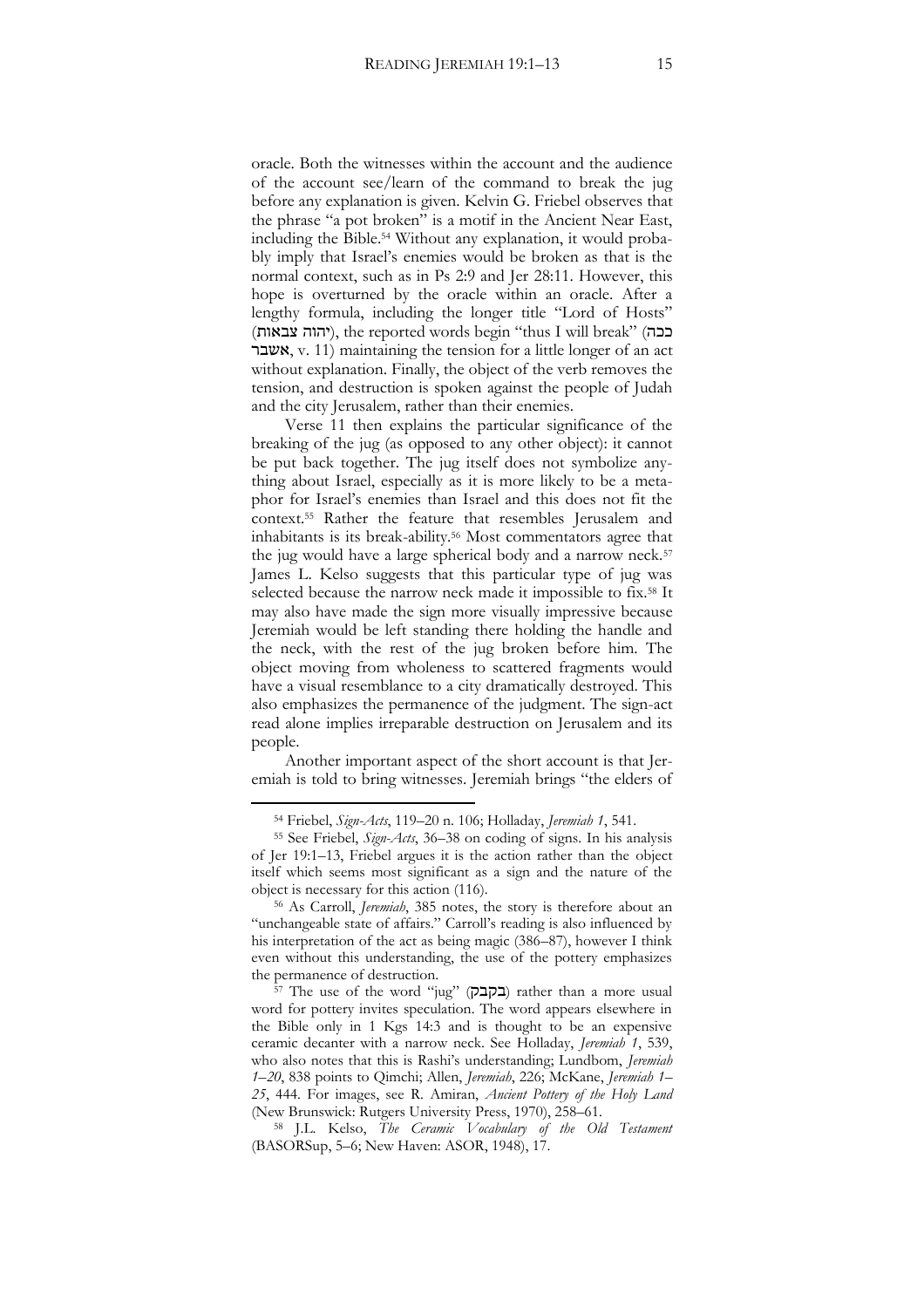the people and the elders of the priests" (ומזקני העם ומזקני הכהנים, v. 1) and brings down judgment on the people and the city. The first witnesses, the elders of the people, correspond to the first object of judgment, the people, and so it is suggestive that priests therefore correspond to "the city." The cultic significance of Jerusalem is thus in view. Stacey<sup>59</sup> suggests that these witnesses are part of the sign-act because their horror is part of the effect. However, I would also argue that the witnesses are a part of the interpretation. The representatives of the people and the priests shows that this is where the judgment is directed. Their presence hints also at a course of action for repentance—leadership by these elders.

Overall, the sign-act is a straightforward but highly memorable oracle. Its message is simple and graphic yet open to multiple interpretations.<sup>60</sup> The precise punishment is not specified, apart from it being shattering, inferring permanence. It is implied the transgressors are amongst the priests and people because their elders are the witnesses. No hint is given as to their transgressions.

#### **THE FIRST EXPANSION (19:2B–4, 7–9)**

The earlier sign-act account is expanded with an oracle in 19:2b–4, 7–9, although it is possible these verses have in turn been drawn from a number of earlier traditions. The root "to speak" (דבר) is repeated three times in v.v. 2b–3a, alongside "(וקראת), "say" (ואמרת), and "hear" (שמעו) highlighting the emphasis on divine speech. This supplement reinterprets the earlier voice by resolving some of its ambiguity, but in doing so, the supplement must also necessarily respond to the dramatic voice of the sign-act as it stood. The following analysis will demonstrate how this takes place and how the two voices remain unmerged in a Bakhtinian sense.

Although the witnesses to the sign-act in v.1 are the elders of the people and the priests, the address of the oracle in v. 3 is to the kings of Judah and inhabitants of Jerusalem. The plural "kings" (מלכי) in v. 3 is unusual and the addressees are therefore not clear. William L. Holladay connects the kings to the innocent blood of v. 4 and considers Manasseh in view.<sup>61</sup> Jack R. Lundbom quotes Cheyne and Qimchi that it may be the royal family.<sup>62</sup> If Holladay is correct, then the oracle addresses an audience going backward (and forward?) in time. This

j

<sup>59</sup> W.D. Stacey, *Prophetic Drama in the Old Testament* (London: Epworth, 1990), 147. Cf. Friebel, *Sign-Acts,* 116 n. 98 argues against this saying they are not mentioned in this part of the sign-act.

<sup>60</sup> Stulman, *Jeremiah*, 193–94.

<sup>61</sup> Holladay, *Jeremiah 1*, 540. He also connects it to the child sacrifice, and therefore Ahaz, but we will return to this when we consider the final form. As Lundbom, *Jeremiah 1*–*20*, 834 points out, innocent blood is not always associated with child sacrifice, usually referring to murders resulting from a miscarriage of justice (Jer 2:34; 7:6; 22:17; 2 Kgs 21:16). Lundbom suggests a double meaning, again a point we will return to.

<sup>62</sup> Lundbom, *Jeremiah 1*–*20*, 805–6.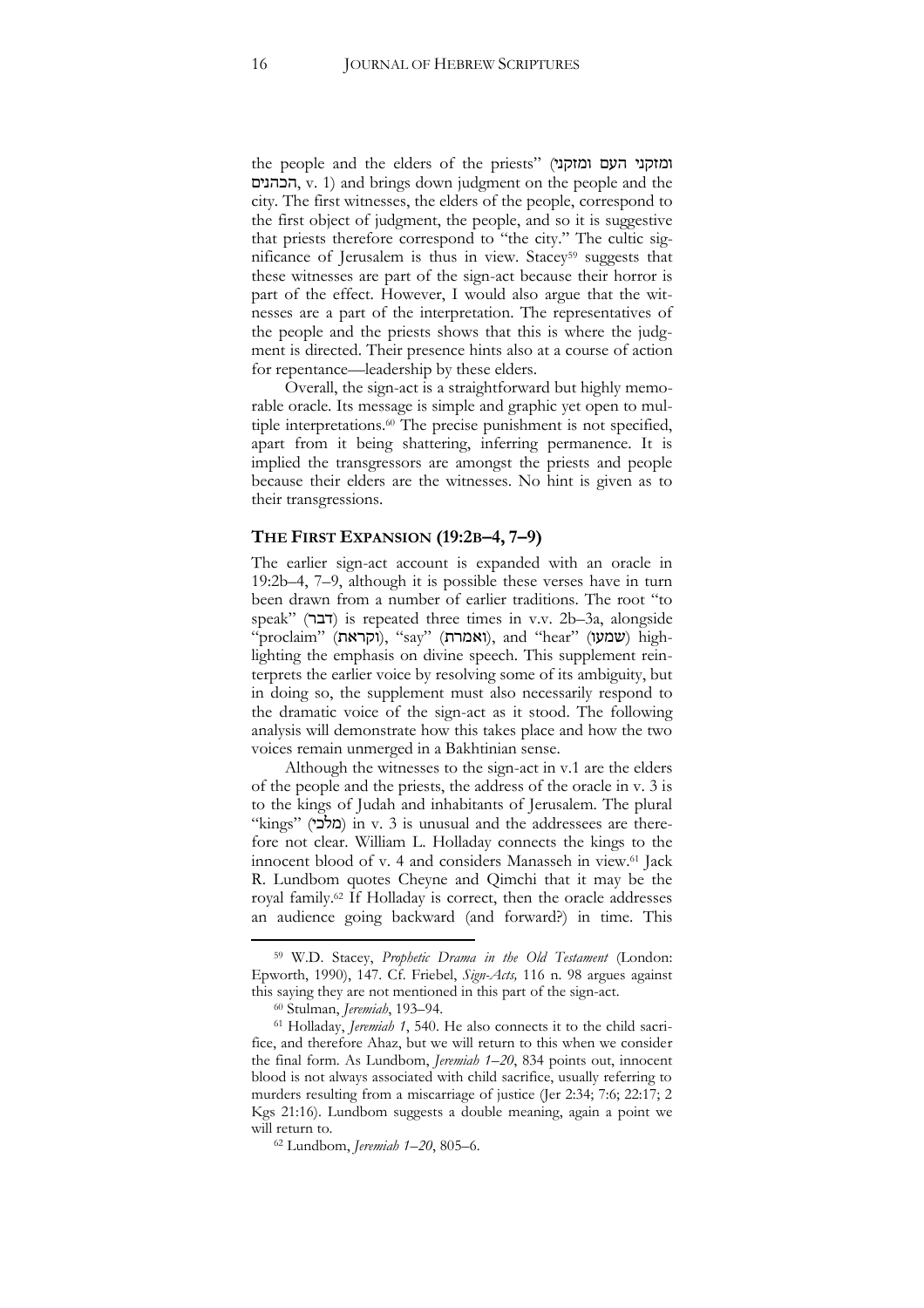appears an unusual rhetorical device, although one which gains currency once child sacrifice is incorporated into the text (and both Ahaz and Manasseh are implicated). At present, perhaps only princes are in view.<sup>63</sup> Significantly for our reading, there is a shift to an interest in the royal family rather than priests. For our interpretation, the priests remain witnesses but they are no longer the implied transgressors or, at least, not the leading transgressors upon whom disaster will come. Now the kings or royal family of Judah are mentioned first. The address to the inhabitants of Judah also shifts the earlier designation in v. 1 of "elders of the people" (ומזקני העם). Whilst not altering the witnesses, the expansion changes the addressees and makes the witnesses of lesser importance for the indictment. The priests are sidelined and the monarchy becomes a central focus.

Another major new element is "this place" (הזה המקום (in v. 3. The implication of the word "place" shifts over time and throughout different biblical literature, and so close analysis of its referent is important here.<sup>64</sup> Firstly, it is interesting to read 19:2b–4, 7–9 alone, particularly in light of the suggestion that these verses have been appropriated from other traditions. There is evidence of some sort of illicit cultic activity in v. 4, describing offerings to other gods, but there is no indication that this took place on the site of the temple. The address to the kings based in Jerusalem in v. 3 and disaster upon "this city" (הזאת העיר (in v. 8 imply the offering took place in Jerusalem rather than specifically the temple. The verb in v. 4 translated as "profane" in the NRSV (נכר) does not necessarily have the connotation of profaning a sacred place, as attested by its only other use with this type of meaning in 1 Sam 23:7.<sup>65</sup> Therefore, "this place" in these verses refers most naturally to Jerusalem. "This place" is not necessarily a sacred place, but is rather the place where the cultic violations happened and therefore the place that will receive punishment, that is Jerusalem.

Now we read these verses in the context of their appropriation to the sign-act narrative. Verse 1 places the priests as witnesses, but, as described earlier, they are supplanted by the kings as addressees, and at this stage they recede into the background of the oracle. In v. 4 it is explicit that the people have made offerings to other gods, the priests in the temple are not

<sup>63</sup> J.A. Thompson, *The Book of Jeremiah* (NICOT; Grand Rapids, MI: Eerdmans, 1980), 446.

<sup>64</sup> See B. Levinson, *Deuteronomy and the Hermeneutics of Legal Innovation* (New York, NY: Oxford University Press, 1997), 30–36 on the transformation of this term from Exod 20:24 to Deut 12:13–15. Cf. D.F. Murray, "*Mqwm* and the Future of Israel in 2 Samuel VII 10," *VT* 40 (1990), 290–320 shows that it can mean any appointed, appropriate place in this context. We will be returning also to Leuchter, "The Temple Sermon," 93–109.

<sup>65</sup> It does however suggest turning something into a "foreign place" and, as Carroll, *Jeremiah*, 388 says, Jerusalem is the more obvious candidate for alienation than the Topheth, which would already have been alien from the start. Lundbom, *Jeremiah 1*–*20*, 839 adds that it probably indicates strange gods (cf. Jer 5:19; 8:19).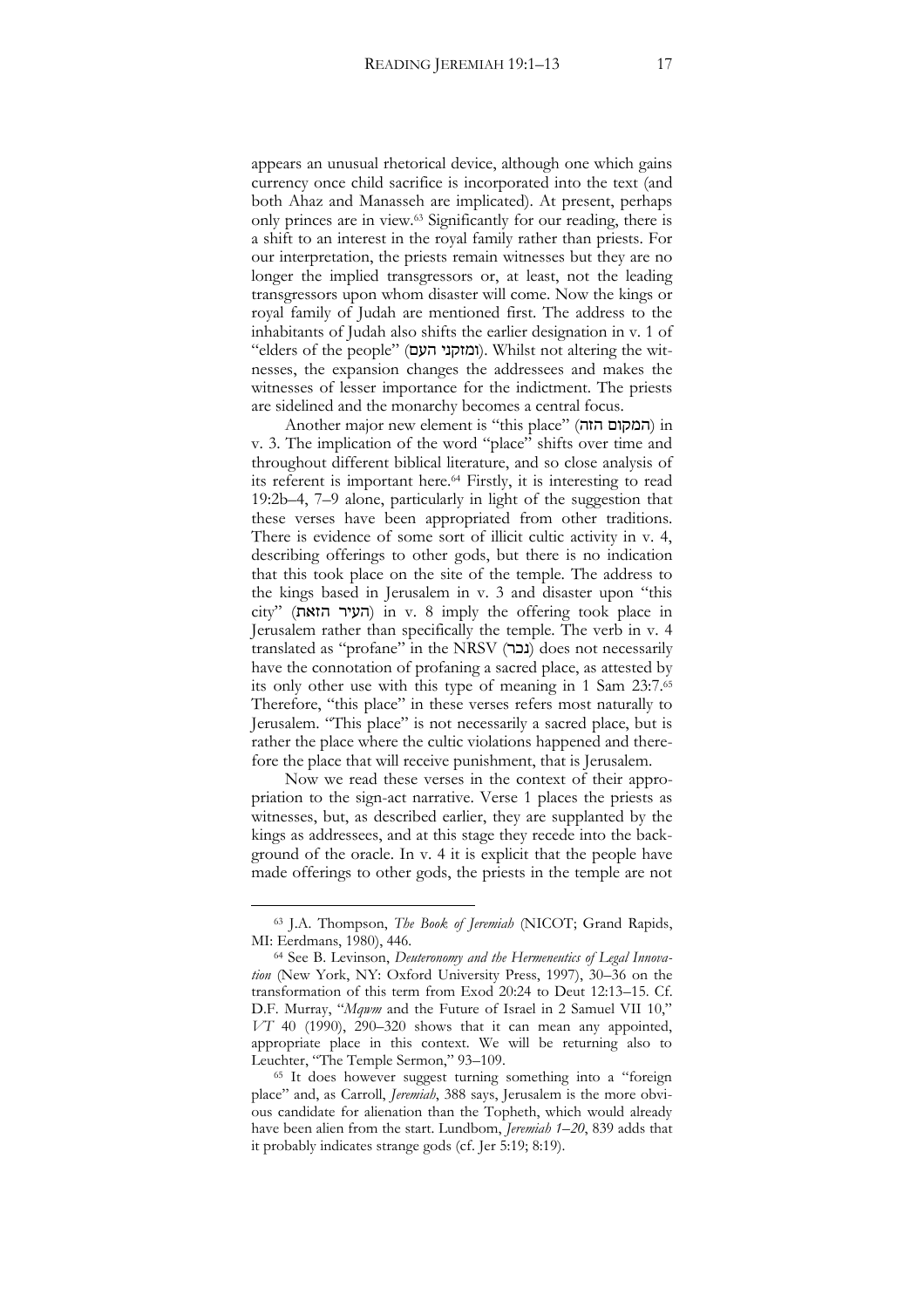accused directly. On the other hand, a location is specified, the Potsherd Gate, an entry to Jerusalem. This complements vv. 2b–4, 7–9 as Jerusalem is a natural referent for "this place" .(המקום הזה) <sup>66</sup> Indeed, the Potsherd Gate brings ambiguity to the oracle by virtue of being a gate, looking outwards to the surrounds of Judah as well as inwards to Jerusalem.

With this reading of the oracle, the civic and cultic become intertwined. Alongside replacing elders of the priests with kings as the addressees, it has the statement in v. 7, "I will make void the plans of Judah and Jerusalem in this place" (ובקתי את עצת יהודה וירושלם במקום הזה), where the plans/ counsel would seem to have a civic referent. However, placed alongside the accusation in v. 4 that the people have made inappropriate sacrifices,<sup>67</sup> civic and sacred become inseparable.<sup>68</sup>

The nature of the judgment foretold finds another voice with the expansion. Now, "disaster" (רעה) will come upon the place (v. 3) so great that their ears tingle at the announcement. As the disaster is expanded in vv. 7–9, it is clear that God will be the instigator but enemies will be the instruments. Furthermore, the fate of the city, whilst horrible, will not be complete annihilation. Whilst v. 7 says that they will fall to the sword, their lives will be sought, and their bodies will be eaten up by the birds and beasts,<sup>69</sup> this does not mean all will necessarily be killed. Similarly in v. 8, there will be "horror" (לשמה) and "hissing" (ולשרקה) but the opportunity for such insult implies survival. This is also indicated by the horrendous circumstances of v. 9, cannibalism in time of siege. Whilst a graphic, terrifying picture is created, it ends with survival, even if by the most gruesome means. This is in contrast to the complete shattering of the jug in the sign-act. Now, the jug will not be mended but a remnant will survive the terrible horrors. The message has gained some "flesh" in its horrors but has simultaneously introduced a voice of hope. The complete shattering, implied by the jug at the climax to this section, is now joined by a picture of devastation but not complete and lasting annihilation.

j

<sup>66</sup> Cf. Auld, "Jeremiah-Manasseh-Samuel," 8–9 who identifies v. 3 as the temple before become in Jerusalem in vv. 12–13 and Jerusalem and Judah in 2 Kgs 21:12. Nevertheless, this study reflects a similar process of reinterpretation for new ideology.

<sup>67</sup> This different emphases, although complementing each other well, may point to separate traditions that have been drawn on for these verses.

<sup>68</sup> These observations reflect a tendency noted by M. Leuchter in the temple sermon in Jer 7:1–15 of Deuteronomistic appropriation but with the alteration of the term "place" (מקום) to remove the emphasis on the centralisation of the cult in Jerusalem and the temple (Leuchter, "The Temple Sermon," 93–109).

<sup>69</sup> McKane, *Jeremiah 1*–*25*, 453 notes that this implies bodies in a military setting on a battlefield when read without vv. 5–6 introducing the slaughter at the Topheth.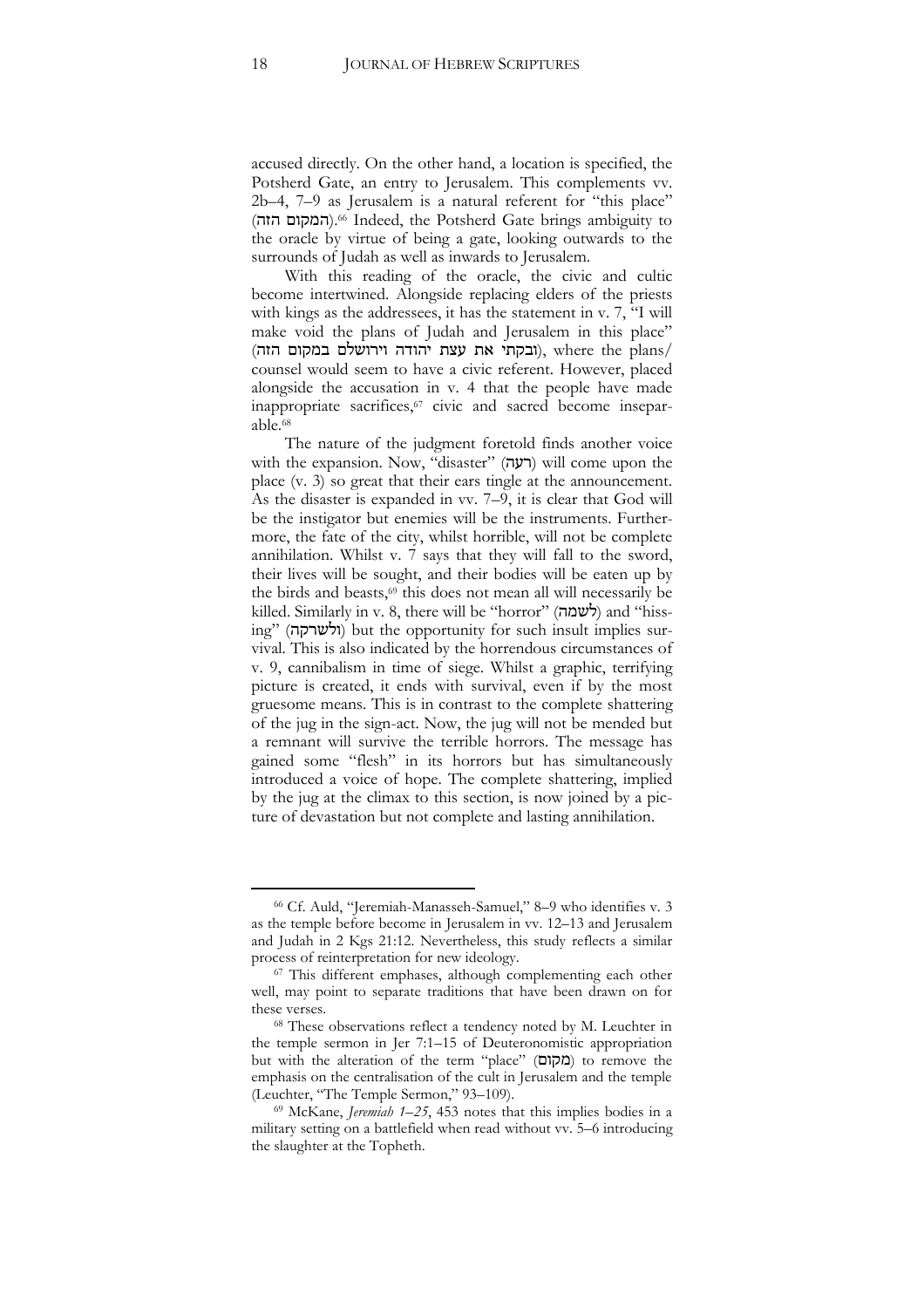#### **THE INTRODUCTION OF THE TOPHETH (VV. 2A\*,12–13)**

In this section the Topheth is introduced. The Topheth is also mentioned in 2 Kgs 23:10 and Jer 7:31–32, and the supposition that it was a cult site, where the sacrifice of children may have taken place, has been gleaned from these passages.<sup>70</sup> Reading the passage again with this new voice, we follow our former reading, that Jeremiah must go to the Potsherd Gate and declare judgment on "this place" (המקום הזה), Jerusalem. He should then break the jug and declare that the people and the city will also be broken like the jug. However, this dramatic act (or command for a dramatic act) no longer needs to be heard as a climactic ending.

There is now a denouement in vv. 12–13. "This place" (הזה המקום(, Jerusalem,<sup>71</sup> will be broken like the jug, but in v. 12 it is added that it will become like Topheth. Verse 13 adds that the houses of Jerusalem and the kings of Judah will also be defiled like Topheth. Thus vv. 12–13 are voicing another dimension to what it looks like for Jerusalem to be like the broken jug.<sup>72</sup> In order to understand this simile (and simultaneously the expansion), we must understand how and why the Topheth is suddenly introduced into the text.

There are several reasons for why the simile to Topheth is introduced and for why it responds to the line of argument. It highlights the aspects of the earlier oracle that were perceived as important. Firstly, this simile to the Topheth reflects an interesting spatial dimension to the oracle. Jeremiah first looks inwards to the city as he pronounces judgment on it—it will be horror and there will be siege. He then is to break the jug and turn his eyes outwards to the Topheth, which the patch in v. 2a now informs us is at the Potsherd Gate. The city behind him will be like the Topheth in front of him.

Secondly, the Topheth seems to have entered in and out of use as a high place. It is mentioned in 2 Kgs 23:10 when it was dismantled by Josiah because of child sacrifices to Molech. When the Topheth is referred to as defiled in v. 13, it is probably alluding to Josiah's reforms.<sup>73</sup> The Topheth is also linked

<sup>70</sup> See P.C. Schmitz, "Topheth," in D.N. Freedman (ed.), *The Anchor Bible Dictionary*, vol. 6 (New York, NY: Doubleday, 1992), 600–601. See also F. Stavrakopoulou, "The Jerusalem Tophet: Ideological Dispute and Religious Transformation," *SEL* 29–30 (2012– 2013), 139–43. Note that Holladay, *Jeremiah 1*, 267, translates the name Topheth (התפת) directly as "the firepit" on the basis of its etymology (which will be discussed in the next section) and the presence of the definite article.

<sup>71</sup> Cf. Rudolph, *Jeremia*, 127 and Thiel, *Jeremia*, 224 regard this as referring to the Topheth. However, as McKane, *Jeremiah 1*–*25*, 449 points out, this requires the removal of the phrase "and its inhabitants" for which there is no cause.

<sup>72</sup> See also McKane, *Jeremiah 1*–*25*, 454 on how Jerusalem remains the centre of attention.

<sup>73</sup> Notice the tendency again that even though Josianic reforms are alluded to, they are used in a context that is not interested in the temple as a sacred site, a variation on what we would expect in Deu-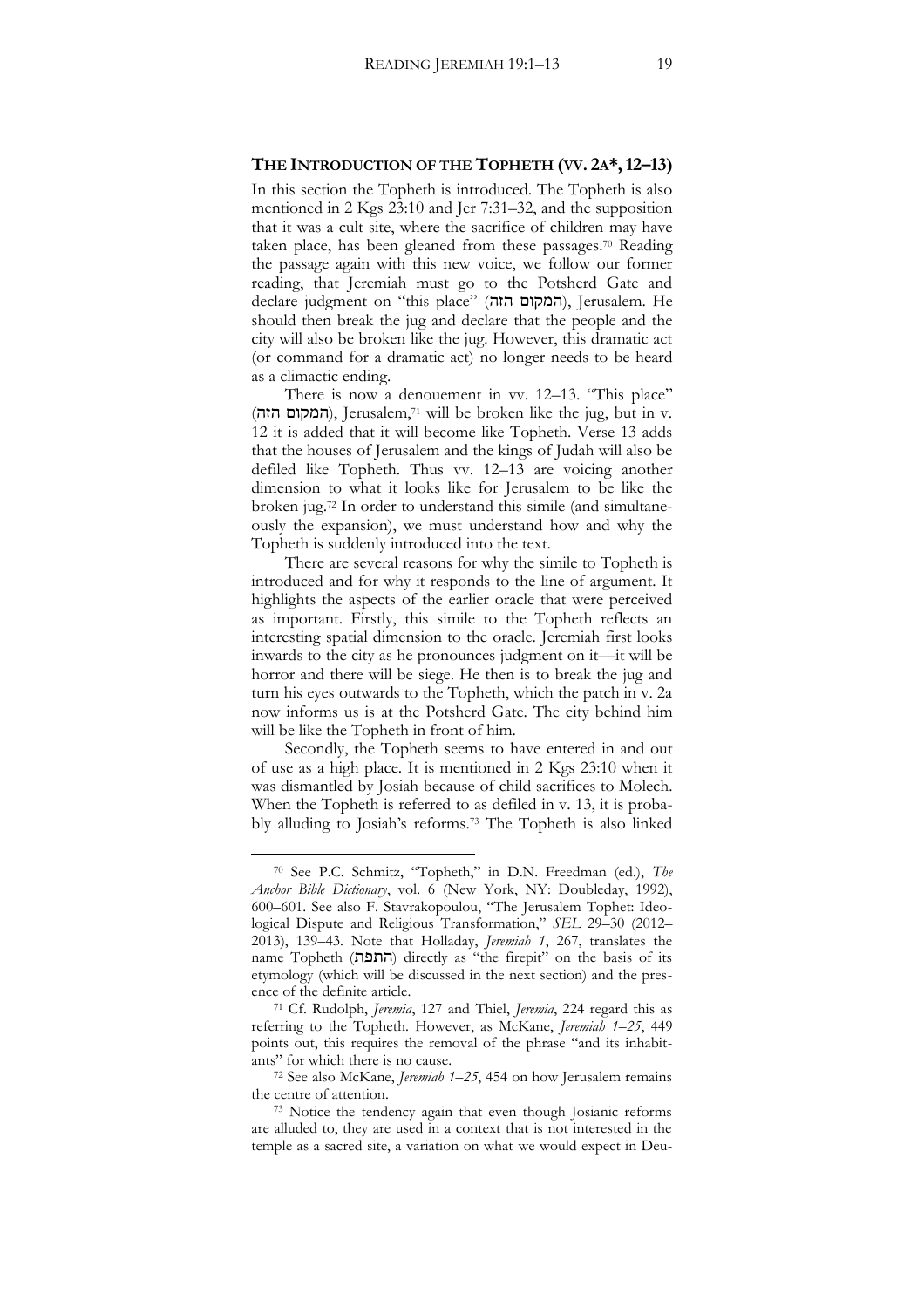with Manasseh who is accused of making his son pass through fire (2 Kgs 21:6), an act often associated with the Topheth.<sup>74</sup> In this way, the inclusion of the Topheth responds to the associations with Manasseh in the earlier voices and draws in sordid associations with child sacrifice and therefore innocent blood.

The simile now has multiple dimensions: the people had sacrificed to other gods in Jerusalem and Jerusalem was filled with innocent blood (v. 4) just like the Topheth; now Jerusalem will be laid waste like the Topheth before them as they stand at the Potsherd Gate. This parallel is brought out by the use of "this place" (הזה המקום (to describe Jerusalem in v. 12 and then the description "like the place of the Topheth" (כמקום התפת) in v. 13. The use of "place" (מקום) draws the two locations into parallel.

The use of the Topheth simile highlights that inappropriate worship is still the central concern, reinforced by the description in v. 13 that they have made offerings to the host of heaven on their roofs and poured out libations to other gods. Furthermore, these verses clarify who are the transgressors leading to the judgment. We have already traced that v. 1 calls elders of the people and priests as witnesses, but v. 3 addresses the kings of Judah and inhabitants of Jerusalem. Verse 11 announces that the people and the city will be broken, and now v. 13 reinforces the emphasis on kings and the people (rather than priests) who have sacrificed on their roofs and therefore will become like Topheth. "This city" (העיר הזאת) from v. 11 is designated by this voice as being "this place" (הזה המקום (in v. 12 and "this place" is constituted of the houses of kings and people in v. 13, not the temple. This new voice reinforces that the concern is with Jerusalem as a city and not necessarily a sacred site.

#### **RENAMING THE VALLEY OF THE SON OF HINNOM (VV. 5–6, 11B)**

The renaming of the Valley of the Son of Hinnom follows the formula used for aetiological place naming stories found in the Hebrew Bible narrative, only it is brought into the future tense as part of the message of a possible future.<sup>75</sup>

Firstly, we look at the meaning of the names, Topheth, Son of Hinnom, and Valley of the Slaughter, particularly in relation to the brief narrative in v. 5 that the Israelites had built (במות) "shrines" <sup>76</sup> and burnt their children in fire. Most schol-

-

teronomistic ideology.

<sup>74</sup> This is later made explicit in in 2 Chr 28:3 and 2 Chr 33:6.

<sup>75</sup> See J. Fichtner, "Die etymologische Ätiologie in den Namengebungen der geschichtlichen Bücher des Alten Testaments," VT 6 (1956), 372–96 for a form critical description of this formula. More recently B.O. Long, *The Problem of Etiological Narrative in the Old Testament* (BZAW 108; Berlin: de Gruyter, 1968).

<sup>76</sup> McKane, *Jeremiah 1*–*25*, 179 notes the difficulty that במות is plural and suggests that it should be emended to the singular because it is singular in the LXX and Targum. Holladay, *Jeremiah 1*, 264 keeps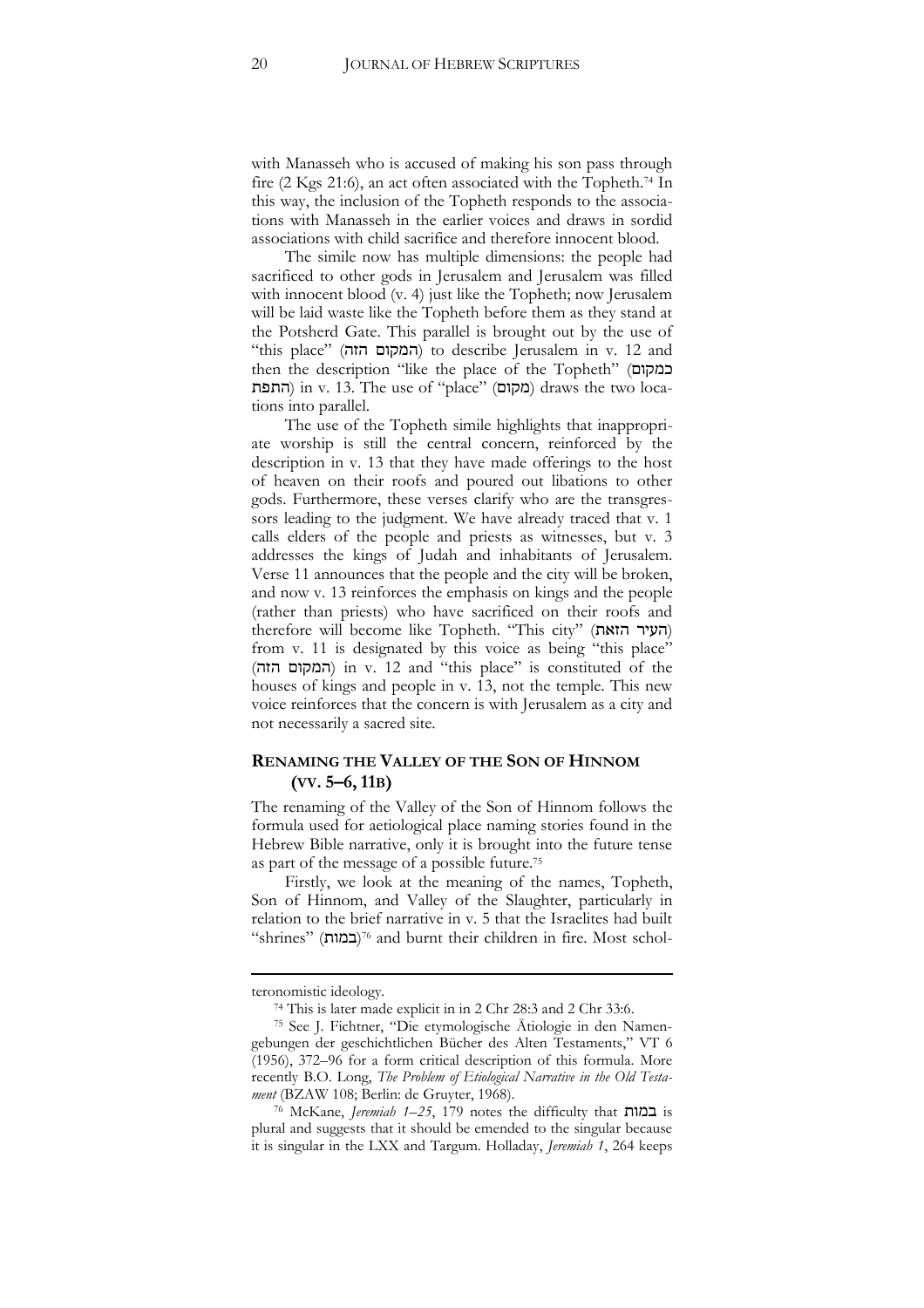ars agree that "Topheth" (התפת) has its etymology in a term for "cooking pot" or "fire place" (Aramaic/Syriac תפיא),<sup>77</sup> but it uses the derogatory vocalisation of the word "shame" .(בשת) <sup>78</sup> It is curious that Topheth is so appropriate as a name for a place where children have been burnt with fire, and we must assume that it was named for this reason. We will return to this when we seek to account for the change of name.

The meaning of the Valley of the Son of Hinnom is a little more difficult. It is probably based on the name "Hinnom" (הנם), as the construction "the Son of Hinnom" (בן הנם) would imply.<sup>79</sup> Some scholars have grappled with the possibility that there is a play on meaning in v. 6 with the "Valley of the Slaughter" (גיא ההרגה)<sup>80</sup> such as there is for the name of Pashhur in 20:1–6. However, there is considerable debate about the meaning of "Hinnom" (הנם), with suggestions including *hanna* (now found in Arabic) meaning "whisper," 81 "sleep" (נום) s<sup>32</sup> or "grace" (חן).<sup>83</sup>

Understanding the new name, "Valley of the Slaughter" (גיא ההרגה), is also helpful for understanding any potential wordplay. In both the context of vv. 5–6 and nestled within the speech of vv. 3–9, the slaughter refers to both the children who have been killed there in the past, and the transgressors who will be slaughtered there in the future.<sup>84</sup> The name comes immediately after a description of the child sacrifices in v. 5 and the renaming is connected in v. 6 by "therefore" (לכן). If v. 4 is also taken into account, then the description "they filled (ומלאו את המקום הזה דם נקים) "this place with innocent blood adds further weight to this interpretation. Therefore, the transgression, the slaughter of children in the valley, is part of the meaning of the new name. However, the name Valley of the Slaughter takes on the double meaning in the context of what

-

the plural as the verb ובנו may be frequentative and many shrines were built, or Jeremiah may be exaggerating for effect.

<sup>77</sup> *HALOT* attributes the identification of this meaning to W.R. Smith. On the occurrence in Jeremiah, see Thompson, *Jeremiah*, 294; Holladay, *Jeremiah 1*, 267; P. Craigie, P.H. Kelley, and J.F. Drinkard, *Jeremiah 1*–*25* (WBC 26; Dallas, TX: Word, 1991), 262; See also J. Day, *Molech: A God of Human Sacrifice in the Old Testament* (Cambridge: Cambridge University Press, 1989), 83. Note the LXX has "Tapheth," suggesting the original vocalisation was perhaps **חפת** (Holladay, *Jeremiah 1*, 264). McKane, *Jeremiah 1*–*25*, 179 also notes Rashi's etymology from "drums" (תופים) from the priests beating their drums as the children were sacrificed so their fathers would not hear their cries.

<sup>78</sup> Perhaps influenced by the homonym "spit" (תפת, Job 17:6).

<sup>79</sup> McKane, *Jeremiah 1*–*25*, 179, following Rudolph.

<sup>80</sup> E.g. Holladay, *Jeremiah 1*, 269.

<sup>81</sup> *HALOT*, s.v.

<sup>82</sup> Holladay, *Jeremiah 1*, 269, building on the idea that there would have been a definite article by analogy to "the slaughter" (ההרגה). A semantic play between son of the sleep and slaughter is possible.

<sup>83</sup> Jerome, cited in McKane, *Jeremiah 1*–*25*, 179. The play in meaning with Valley of the Slaughter would then be that slaughter is the antithesis of grace.

<sup>84</sup> Craigie, Kelley, and Drinkard, *Jeremiah 1*–*25*, 260.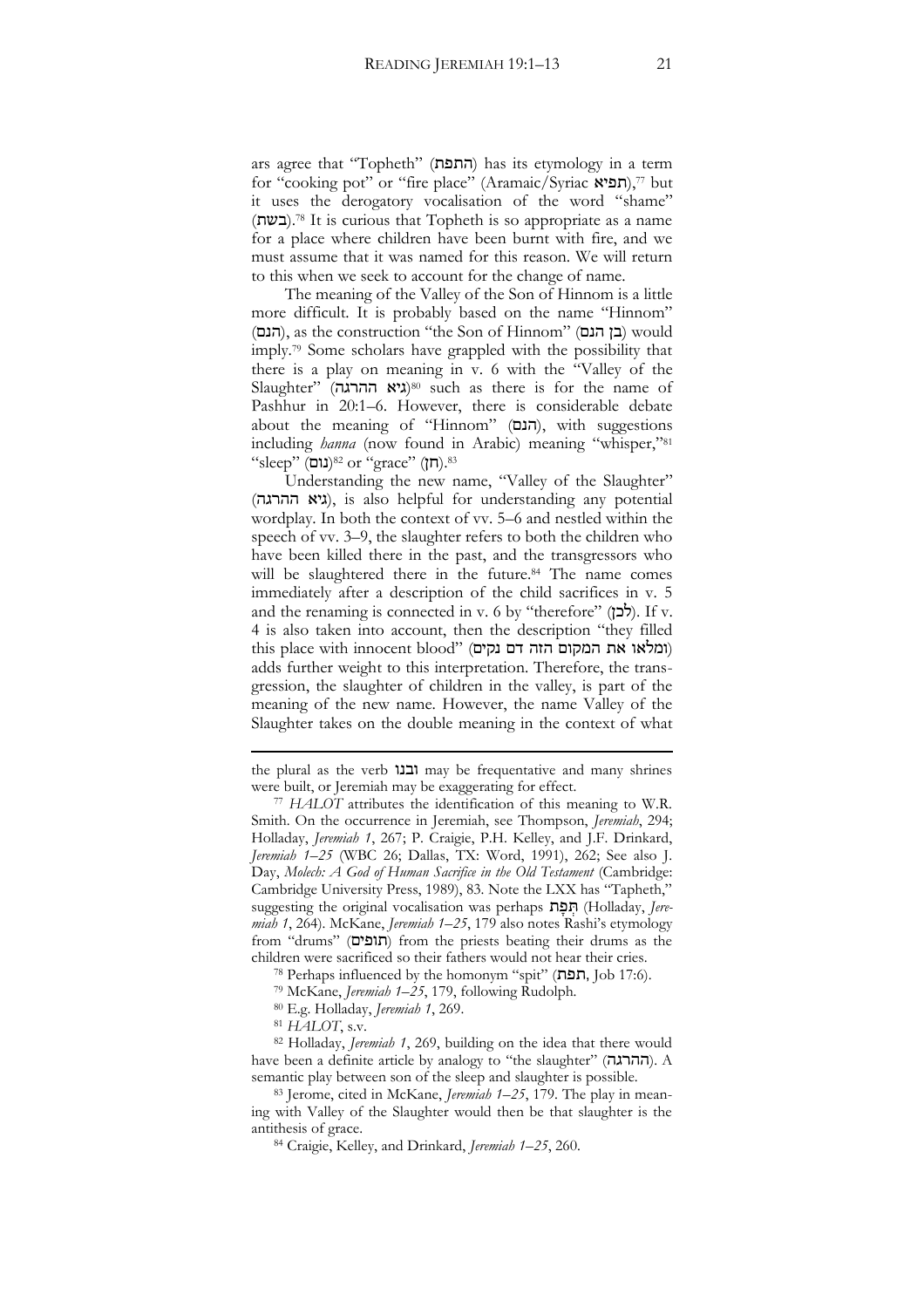follows in vv. 7–9. Here the slaughter of the transgressors is described in v. 7 as they will fall to the sword and their corpses given to the birds. The image of the exposure of corpses is particularly appropriate for the name Valley of the Slaughter. Moreover, if the supposition that v. 11b was once a gloss to v. 6 is correct, as is supported by the parallel in Jer 7:32, then the link is reinforced by the additional statement that there would be unburied bodies there.

If it is accurate that the name Topheth means cooking pot and has the vocalisation for "shame" (בשת), then the change in name would be meaningless if the slaughter is referring solely to the children who have been made to pass through fire there. The original name would capture the same, if not a more appropriate, meaning. However, the name Valley of the Slaughter is meaningful because it encapsulates both transgression and punishment.

Furthermore, I would argue that alongside any wordplay on Hinnom, there is a play on the word "son"  $(2)$  in the original name Valley of the Son of Hinnom. The word "son" (בן) in the name "Valley of the Son of Hinnom" (גיא בן הנם) has been changed to "slaughter" (ההרגה) in the name "Valley of the Slaughter" (גיא ההרגה), signifying the shift from the sins of the past (child sacrifice) to the punishment of the future (slaughter). Indeed, this play on the word "son" ( $\Box$ ) in the etymology is implied by the proximity of the same noun "their sons" (בניהם) <sup>85</sup> in v. 5, and the sound play with the verb "and they have gone on building" (ובנו) in v. 5.

The inclusion of these verses adds a dramatically different voice to the existing sign-act and oracle. Firstly, these verses become a climax to Jeremiah's rhetoric, creating a new structure for the passage through its reuse of the old. Following the description of sin in vv. 3–4, there are two parallel parts to the oracle of judgment now in vv. 6–9 and then vv. 10–13.<sup>86</sup> In each, a sign or event is described, followed by a florid description of destruction. In the first part, the word "therefore" (לכן) in v. 6 signals the culmination of Jeremiah's description of their wickedness and the ensuing result—the Topheth will be called the Valley of the Slaughter. This is also suggested by the stock phrase in v. 6, "the days are coming" (באים ימים (projecting the oracle into the future, signifying that the consequences to the actions in the past will now be revealed. Verses 7–9 have another voice as a description of this event when the valley will be renamed.

The shift to the siege of the city in v. 9 continues vv. 5–6 because the theme of eating the flesh of their children in a siege

<sup>85</sup> Although not used as a reason for wordplay of Valley of the Slaughter, the wordplay between the Son of Hinnom and "their sons" (בניהם (in v. 5 is noted by Holladay, *Jeremiah 1*, 267.

<sup>86</sup> Cf. Lundbom, *Jeremiah 1*–*20*, 837 who outlines two sections in vv. 1–9 and 11–13, containing 4 oracles in vv. 3b–5, 6–9, 11b, and 12–13, introduced by two directives to Jeremiah in vv. 1–3 and 10– 11a.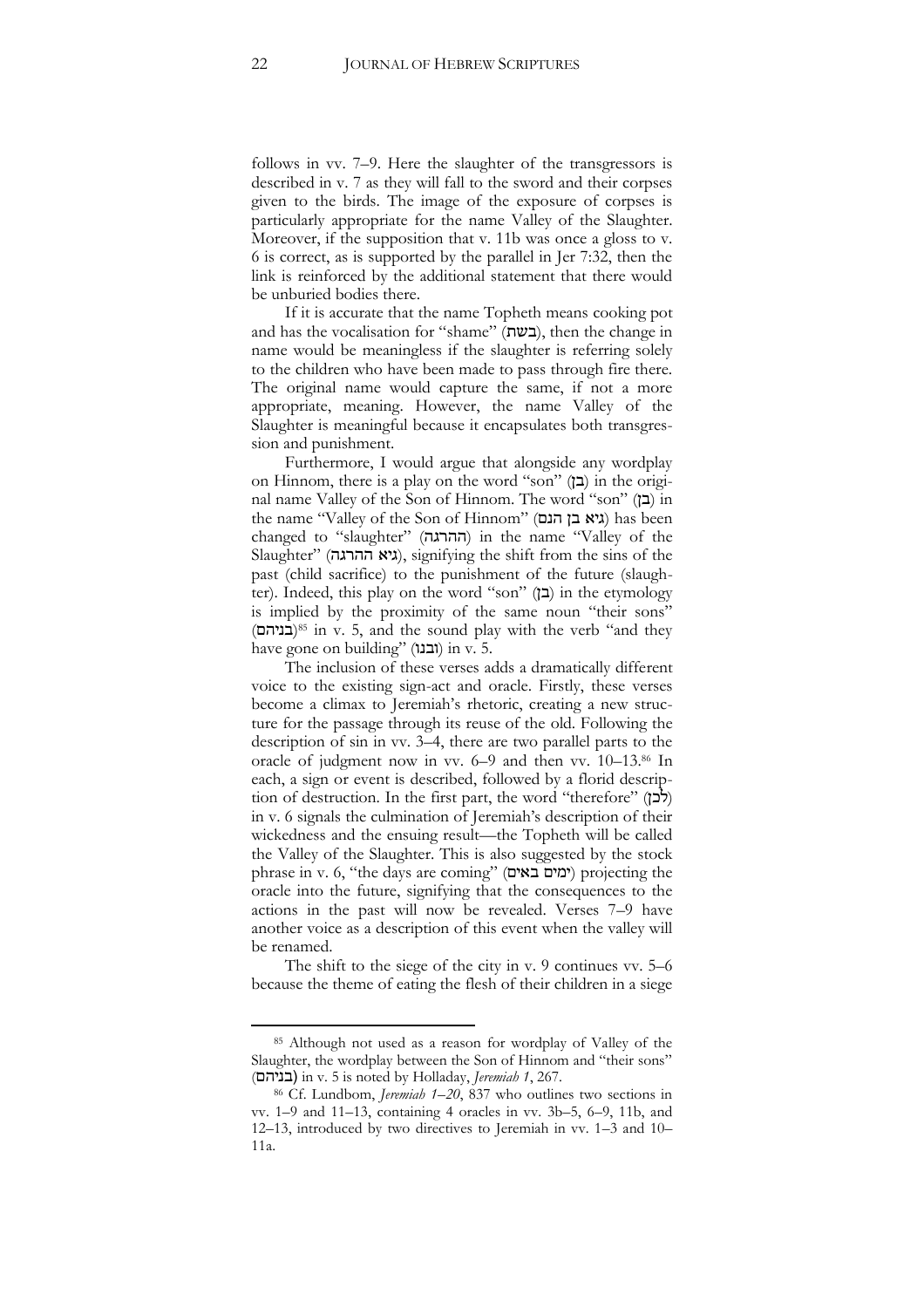links to the child sacrifice at the Topheth. Indeed, now cannibalism is a punishment befitting the crime of sacrificing children in the Valley of the Son of Hinnom.

The second section beginning in v. 10 is indicated by the change to second person "you will break" (ושברת (and the shift from sermon to description of an act (even though it is framed within the direct speech of God to Jeremiah). The first devastating event is that the valley will be renamed the Valley of the Slaughter. The second devastating event is that the people and city will be broken like the jug. Again, this is expanded upon in vv. 12–13 describing how it will become like the Topheth by being smashed to pieces. The introduction of the Topheth into the significance and meaning of the sign-act in vv. 12–13 ties the two oracles together.

Next, we examine the effect of the insertion of vv. 5–6 on the designation of the phrase "this place" (הזה המקום (in vv. 1– 13 as a whole.<sup>87</sup> We discussed earlier that it refers to Jerusalem in vv. 3, 4 and 7 when vv. 2b–4, 7–9 were read alone. However, in v. 6, it is made explicit that "this place" (הזה המקום (refers to the Topheth: "this place will no longer be called the Topheth or the Valley of the Son of Hinnom" (ג'א יקרא למקום הזה עוד התפת וגיא בן הנם). The designation of "this place" as the Topheth is not precluded by vv. 2b–4 and, when the audience comes to vv. 5–6, it becomes apparent that Jeremiah is not looking inwards to the city from the Gate of Potsherds but outwards to the Valley of the Son of Hinnom. Thus vv. 2b–4 are now multi-voiced and "this place" could be Jerusalem or the Topheth. The disaster in v. 3 could be disaster upon Jerusalem and/or it could be disaster upon the Topheth. It will happen because, in v. 4, they profaned either Jerusalem and/or the Topheth and filled it with innocent blood. Similarly, "this place" (הזה המקום (in v. 7 could be read as either Jerusalem or the Topheth. The continuing references to "this place" with a polyphonic designation shows how these new voices are in dialogue with the earlier ones.

Furthermore, vv. 12–13 are also affected by the multivoiced designation of "this place" and as we will see, this becomes significant for the two analogies for the judgment of Jerusalem and Judah. In v. 12, "this place" (הזה המקום (will be destroyed but "this place" can only be Jerusalem.<sup>88</sup> Verse 12 refers to "its inhabitants" (ליושביו), and its roofs where sacri-

j

<sup>88</sup> Note that McKane, *Jeremiah 1*–*25*, 454 does not deal with this point. Lundbom, *Jeremiah 1*–*20*, 841 interprets this as Jerusalem.

<sup>87</sup> Wanke, *Jeremia*, 182. McKane, *Jeremiah 1*–*25*, 450 disputes Rudolph, *Jeremia*, 127 and Thiel, *Jeremia*, 224 reading of "this place" referring to the Topheth throughout on account of a different understanding of the growth of the chapter. However, the term "this place" is reinterpreted throughout the growth of the chapter and is able to change its meaning. Cf. Lundbom, *Jeremiah 1*–*20*, 839 considers "this place" in v. 3b, 12 to refer to Jerusalem even in the final form; Carroll, *Jeremiah*, 388 interprets "this place" to be Jerusalem in vv. 3, 7, and 14 but in v. 6 in must be Topheth and he suggests that in v. 12 it originally referred to Jerusalem but Topheth has been superimposed.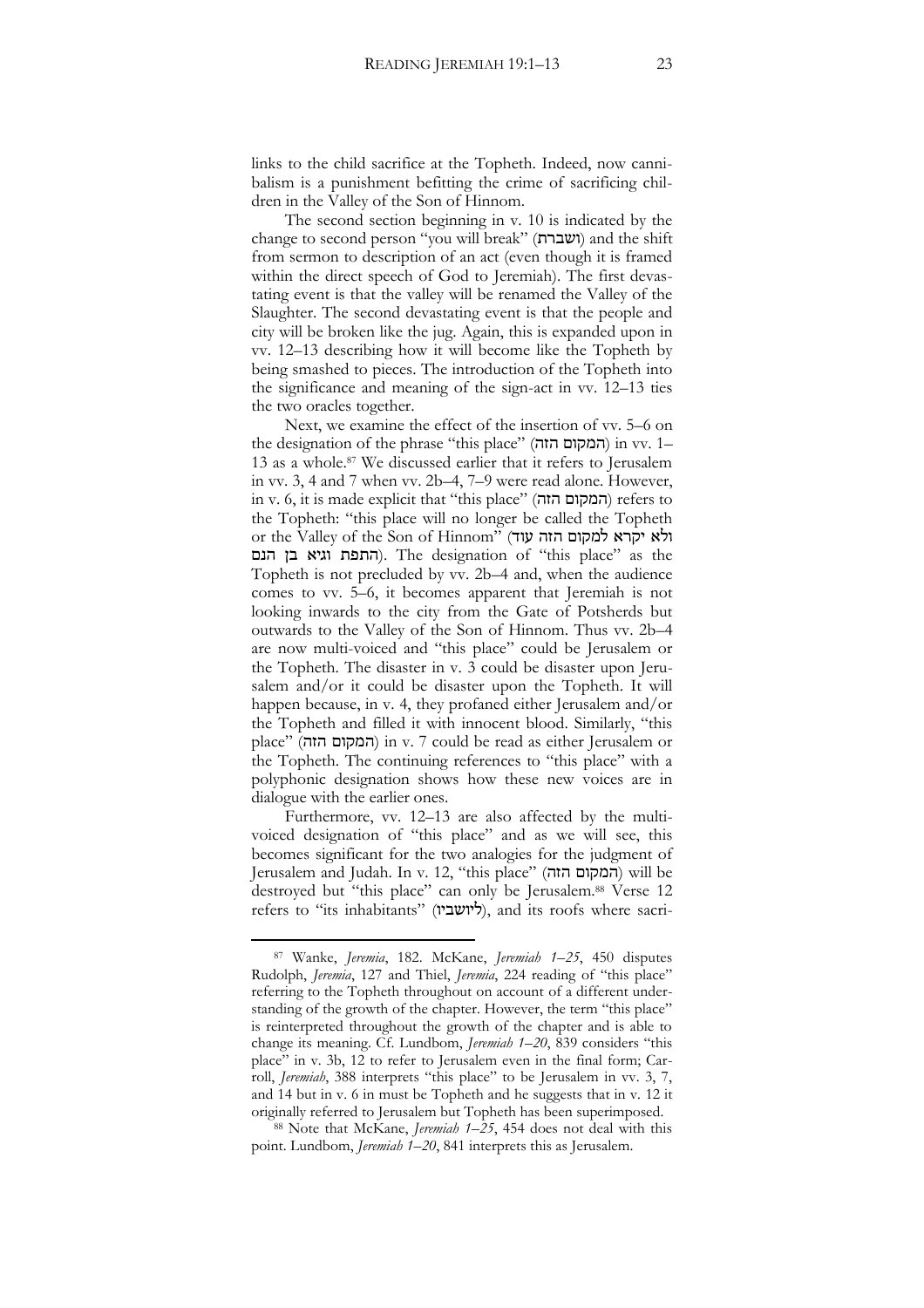fices were made, making it very unlikely that it is referring to the Topheth. Furthermore, the last named place is "this city" (הזאת העיר (in v. 11. Thus "this place" in v. 12 is unambiguously Jerusalem. Nevertheless, the shift from "this place" (הזה המקום (as the Topheth in v. 6, to Jerusalem in v. 12 is given meaning by using the word "place" (מקום) once more in v. 13 "like the place of the Topheth" (כמקום התפת). The two "places" are brought together in an analogy: the place Jerusalem will become like the place of the Topheth.

This analogy however is doubled. In v. 11, Jerusalem and the people will be broken like a jug. Then in v. 12, Jerusalem will be like the Topheth. The Topheth, as we are told in vv. 5– 6 will be a place of slaughter. Therefore, Jerusalem will be a place of slaughter. The result is that the multi-voiced designation of "this place" (הזה המקום (in vv. 3, 4 and 7 remains meaningful because of the very convolution of the analogy. If vv. 2b–4 and v. 7 refer to events at the Topheth, then this vision of past transgression and future punishment will also be attributed to Jerusalem because of the analogy in v. 12. Conversely, if they refer to Jerusalem, then they are also attributed to the Topheth.

Although the circling analogy is convoluted, the build up of traumatic imagery is effective. The analogies answer one another, in a way that demonstrates how voices dialogue with the voices of earlier material. The Valley of the Son of Hinnom is a multi-voiced reminder of what Jerusalem will become. Jerusalem will become like a broken jug similar to the potsherds at the Potsherd Gate, and it will become like the Topheth, which is defiled at present and will be filled with slaughter in the future.<sup>89</sup> Furthermore, the comparison between Topheth and Jerusalem now becomes part of the structure of the passage. Verses 6–7 and vv. 8–9 implicitly compare the fates of Topheth and Jerusalem, and vv. 12–13 compare the two explicitly.

#### **A MULTI-VOICED TEXT IN ITS FINAL CONTEXT**

In light of this analysis, what does this passage mean? My contention is that the passage's meaning is found in the dialogue of all of these voices. The final redaction has its meaning only in relation to the earlier voices which it has absorbed, reused, but not silenced. To summarise this meaning as a series of propositions would undermine the entire project of dialogic truth. Instead, we will examine meaning in the categories of transgressors, transgressions, and punishment as three aspects of the dialogic meaning in this text. These three categories are to some degree arbitrary but have emerged as motifs in the foregoing analysis.<sup>90</sup> In particular, we understand each of these cate-

j

<sup>89</sup> Craigie, Kelley, and Drinkard, *Jeremiah 1–25*, 262 also notes the multiple levels to the comparison.

<sup>90</sup> Stulman, *Jeremiah*, 19, describes the framework of Jeremiah that contains its discordant voices as being composed of judgment and salvation. This passage centres upon judgment, a theme which incorporates these three motifs, transgressors, transgressions and punish-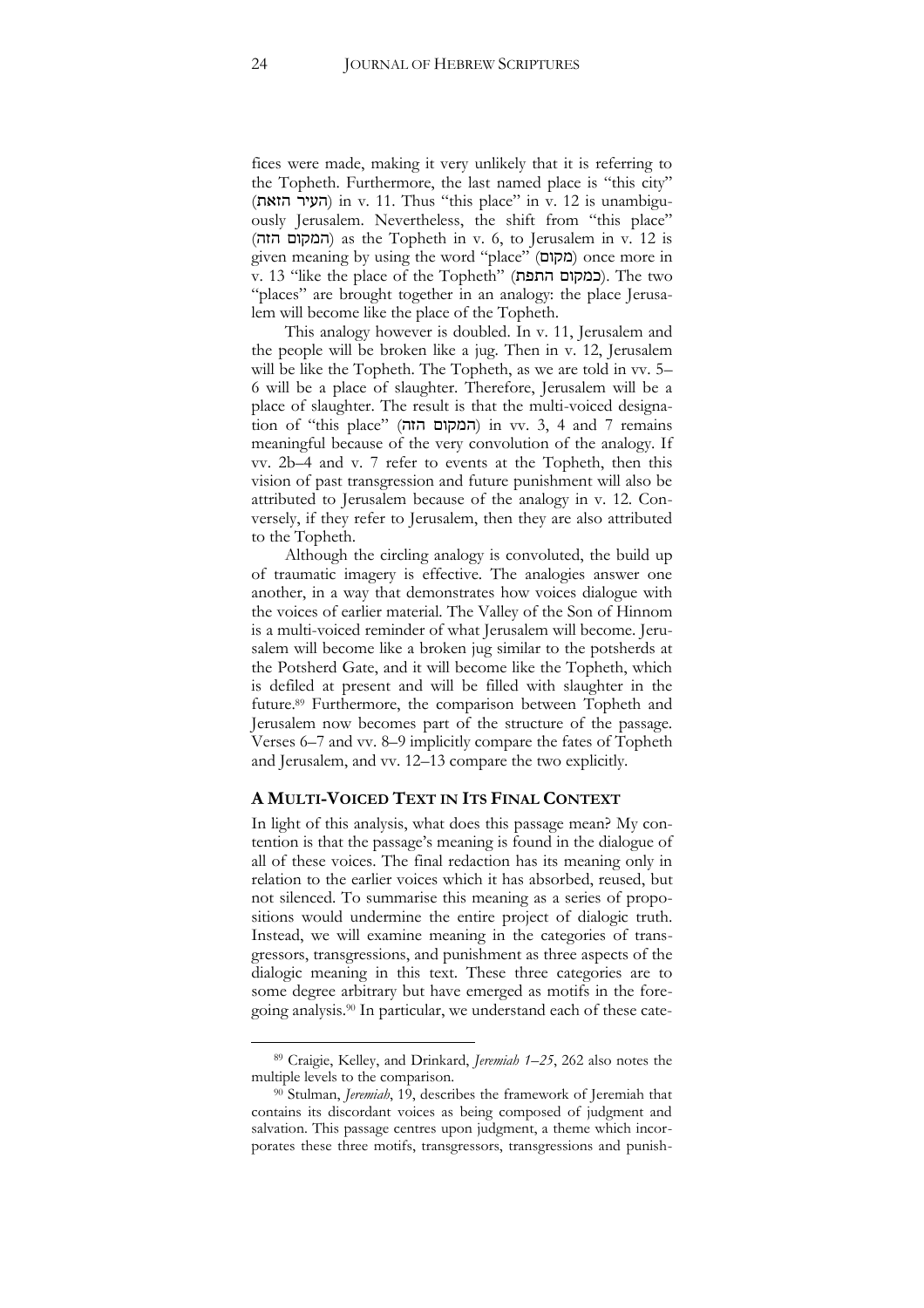gories diachronically as a series of responses to earlier or other voices.

Firstly, the transgressors in the original sign-act are implicitly the priests and people. This layer of the text is ambiguous, even timeless in its description. It lacks specificity and so is easily applied to any context. Nevertheless, it brings a combination of cultic and civil concerns in view, because the warning is heard by these elders. With the next expansion, these witnesses are answered by direct address to the kings of Judah and inhabitants of Jerusalem in v. 3. Verse 4 alludes to the sins of Manasseh, making these an immediate referent in the address to kings. The next expansion reinforces this voice in v. 11 when the kings of Judah are expanded to be kings who have made sacrifices on their roofs. The introduction of the Topheth answers the allusion to Manasseh.

Thus, the oracle is spoken to the kings of Judah and inhabitants of Jerusalem but it is heard by the elders from the priests and the people. There are multiple voices now concerning responsibility. In a final form reading we might forget the priests as transgressors, arguing that Jeremiah simply needed an audience, and any audience will do. Indeed, he is talking about cultic violation and so elders of the priests are appropriate listeners, it does not imply they are the culprits. However, in a reading with a dialogic understanding of meaning, we can hear both, there is no need for resolution. Even if we consider the witnesses as reinterpreted, no longer meaning what they used to mean, the voice is still heard in the text, even in the very assertion that there was a newly accused transgressor.

The immediate context surrounding Jer 19:1–13 also contains a dialogue about whether priests are transgressors. As the passage was expanded to incorporate Jer 20:1–6 (with vv. 14–15 added as a bridge), the priests return to view. The voice is not the same as 19:1, now it is a particular priest Pashhur who persecutes Jeremiah. Nevertheless, punishment is decreed specifically upon him as a priest. Furthermore, the passage preceding 19:1–13, presumably a juxtaposition that took place after the addition of 20:1–6, gives a different view of priests. In 18:18 persecutors of Jeremiah say "come let us make plots against Jeremiah—for instruction will not perish from the priest, nor counsel from the wise, nor word from the prophet" לכו ונחשבה על ירמיהו מחשבות כי לא תאבד תורה מכהן ועצה) מחכם ודבר מנביא). The priests are appropriate witnesses not because of their guilt but because they are the ones who might give instruction on witnessing the sign of the coming judgment.

Secondly we examine the transgression. Here a useful focus for our analysis of dialogue is where the transgression took place. In all redactions it appears to be sacrifices to other gods, although it could be argued that these gods differ: Baal in v. 5; the host of heaven in v. 13. However, the reinterpretation of "this place" (הזה המקום (points to the dialogue surrounding

<u>.</u>

ment.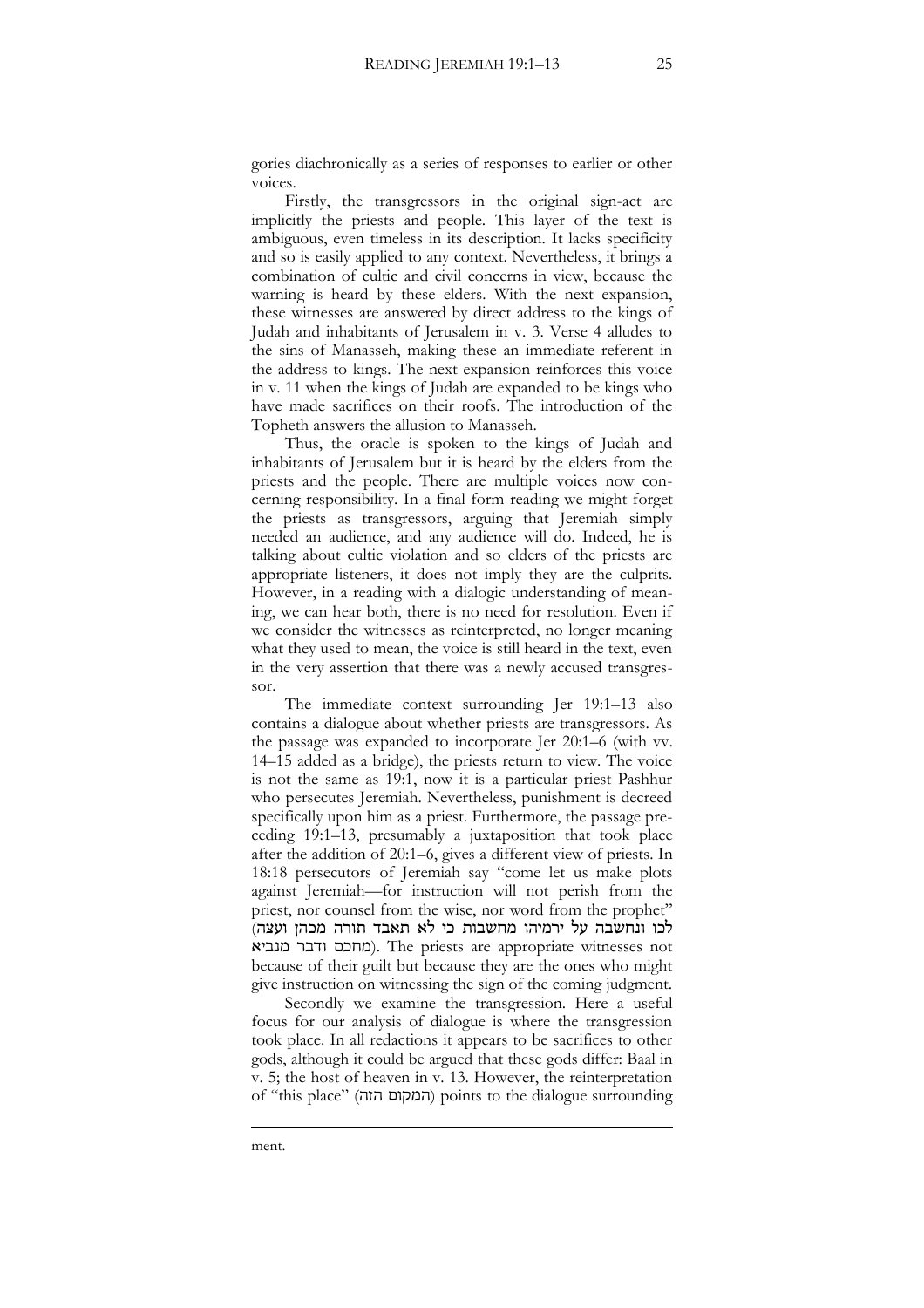location. Verse 4 begins with "they have profaned this place" (וינכרו את המקום הזה), that is Jerusalem, but, with the inclusion of verses describing the Topheth, "this place" refers also to the Topheth. The sacrifices are now outside the city. Yet, the earlier redaction of v. 11 remains, the judgment will be upon all those whose roofs have been used. There were sacrifices and offerings on the roofs in Jerusalem regardless of whether they are the reason for this judgment. However, again we view this dialogically. "This place" is reinterpreted but the earlier voice is retained, even in the fact that a word needed to be reinterpreted. The judgment is about sacrifices in the Topheth, but it was about sacrifices in Jerusalem in an earlier form and that remains part of the meaning in the text's later forms. The ambiguity of the term (attested by different interpretations by commentators) shows how the earlier voice lingers in this later version of the text.

Thirdly, we consider the punishment. There are a number of dimensions to this and we will consider the location, its permanence and its completeness. The original sign-act has Jerusalem destroyed in an irreversible and presumably complete act. Within the limits of this sign-act, the expansion answers this depiction of the punishment with a paradox: it gives gruesome details exceeding the horror of a broken jug and so responding to this sign; and yet it offers a glimmer of hope through the remnant who survives to perform the cannibalism and see the devastation. As the Topheth is introduced, both voices are heard because the annihilation of the broken jug is reinforced by the analogy to the destroyed Tophet, and yet it is specified that the punishment will only be of the transgressors, those who sacrificed on their roofs. Then, with the name change of the Topheth, the slaughter is brought outside the city to the valley further diminishing the totality of the punishment. There remains an inference that annihilation is not permanent because of the remnant left to rename the valley. We observed in our analysis that the convoluted nature of the analogies describing this punishment are a result of each movement answering the earlier voices.

The context also reflects the multiple voices on punishment within this passage. The preceding passage contains similar imagery of a potter with clay. Yet, the clay is unfired and so it could be reworked into another vessel (18:4). This contrasts the shattering of the jug in chapter 19 and yet it responds to the voices of incomplete annihilation and the surviving remnant contributed by later voices in chapter 19.

Another interesting dialogue opens up through the juxtaposition of 19:14–15 and 20:1–6. In 20:1–6, the word "all" ( $\geq$ ) is repeated eight times emphasising the completeness of the exile to Babylon and that all will die there. To some extent, this corroborates the early voice in 19:1–13 that the jug is shattered completely. Yet, it also responds to other elements in 19:1–13 through the bridge in 19:14–15. Here it is explicitly stated that this complete disaster comes about because Israel has not listened to these words. The implication is that "these words" are